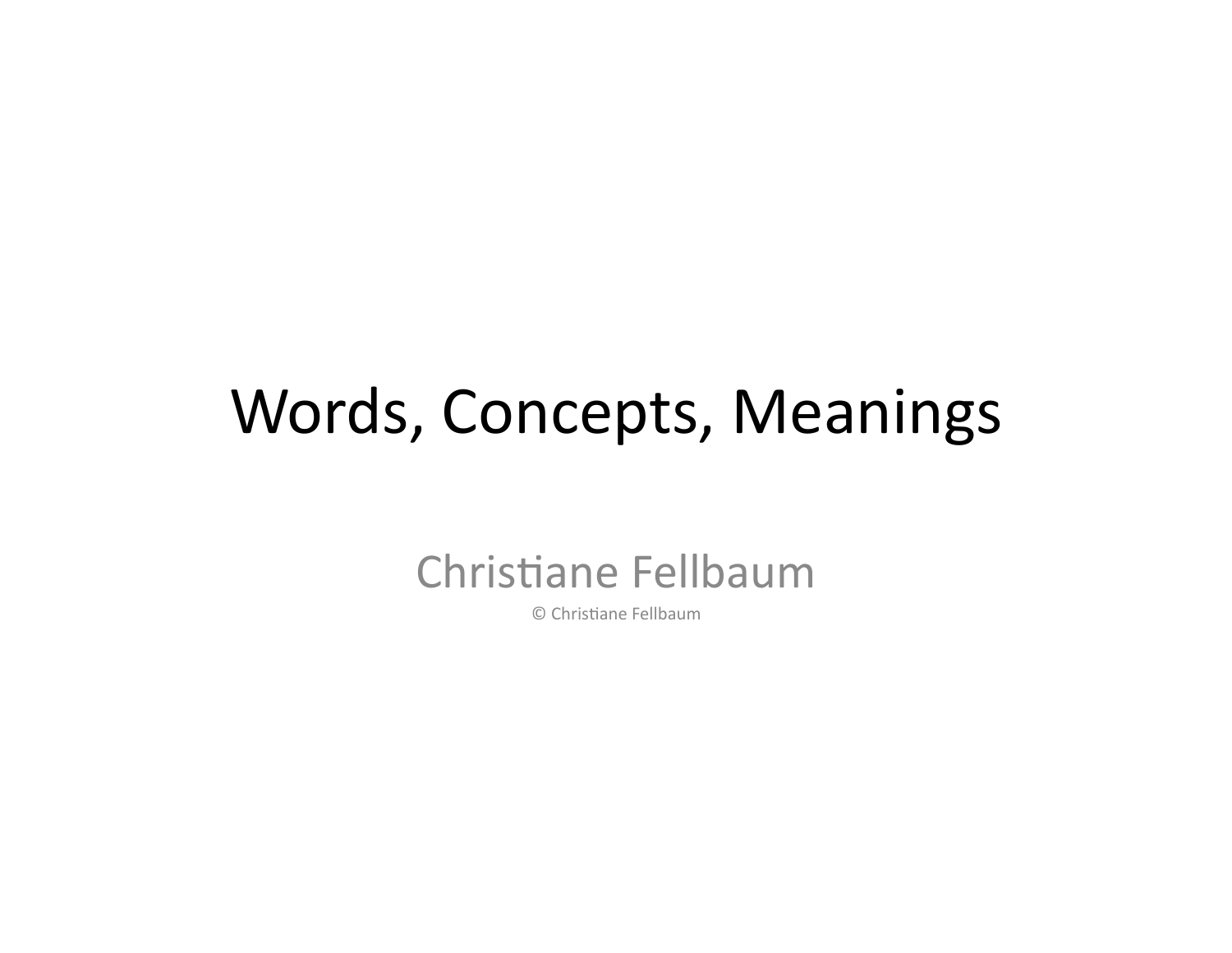# **Big question**

(How) are language and ontology related? Words and concepts?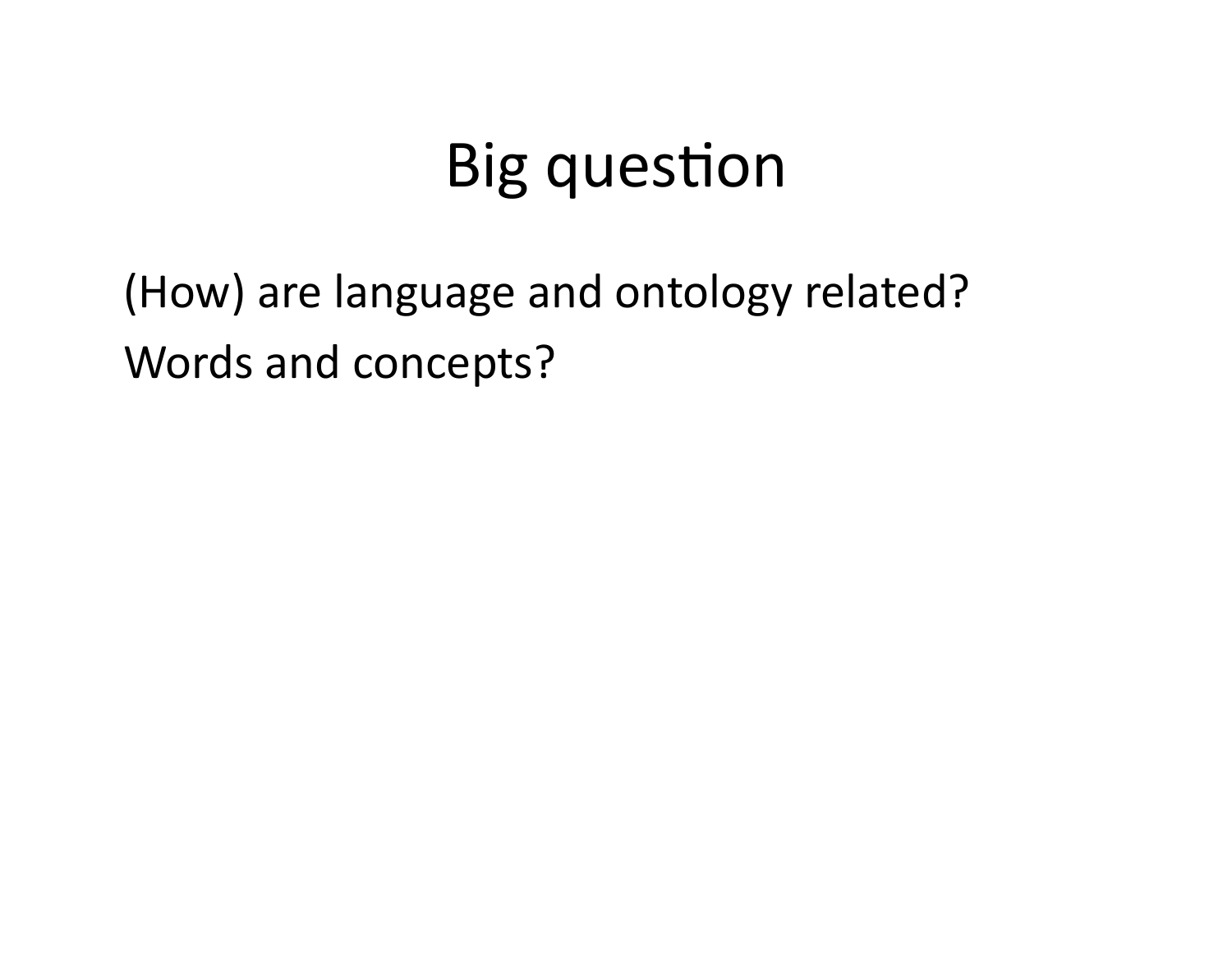# Some Definitions

- The Lexicon: the component of grammar that includes speakers' knowledge of words
- Very large (> 40 000 words) Do the dictionary test!
- Open-ended
- Dynamic--never static
- Acquisition is on-going, lifelong (so is loss)
- Notwo speakers have exactly the same lexicon
- Terminology, regional differences, slang, youth language,…'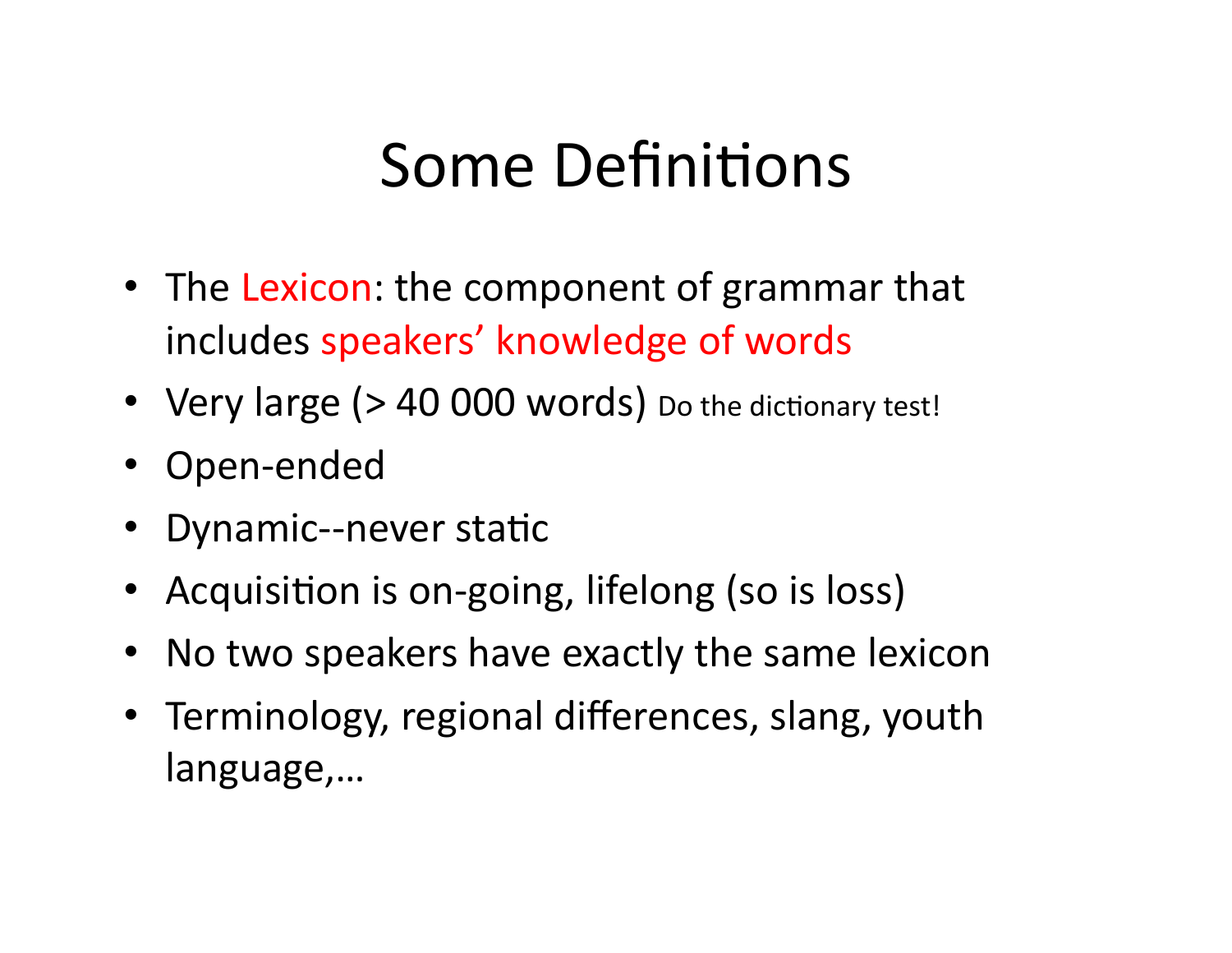# Knowledge of words includes:

- **Sound** (pronunciation)
- **Morphology-**

e.g., plural formation: *woman=>women, house=>houses\**

verbal inflections: I *go*/he *goes*/I *went*,...

#### • **Syntax**''

e.g., preposition selection for adjectives: proud of/\*in'

• For many languages: written representation (spelling, mapping to graphemes)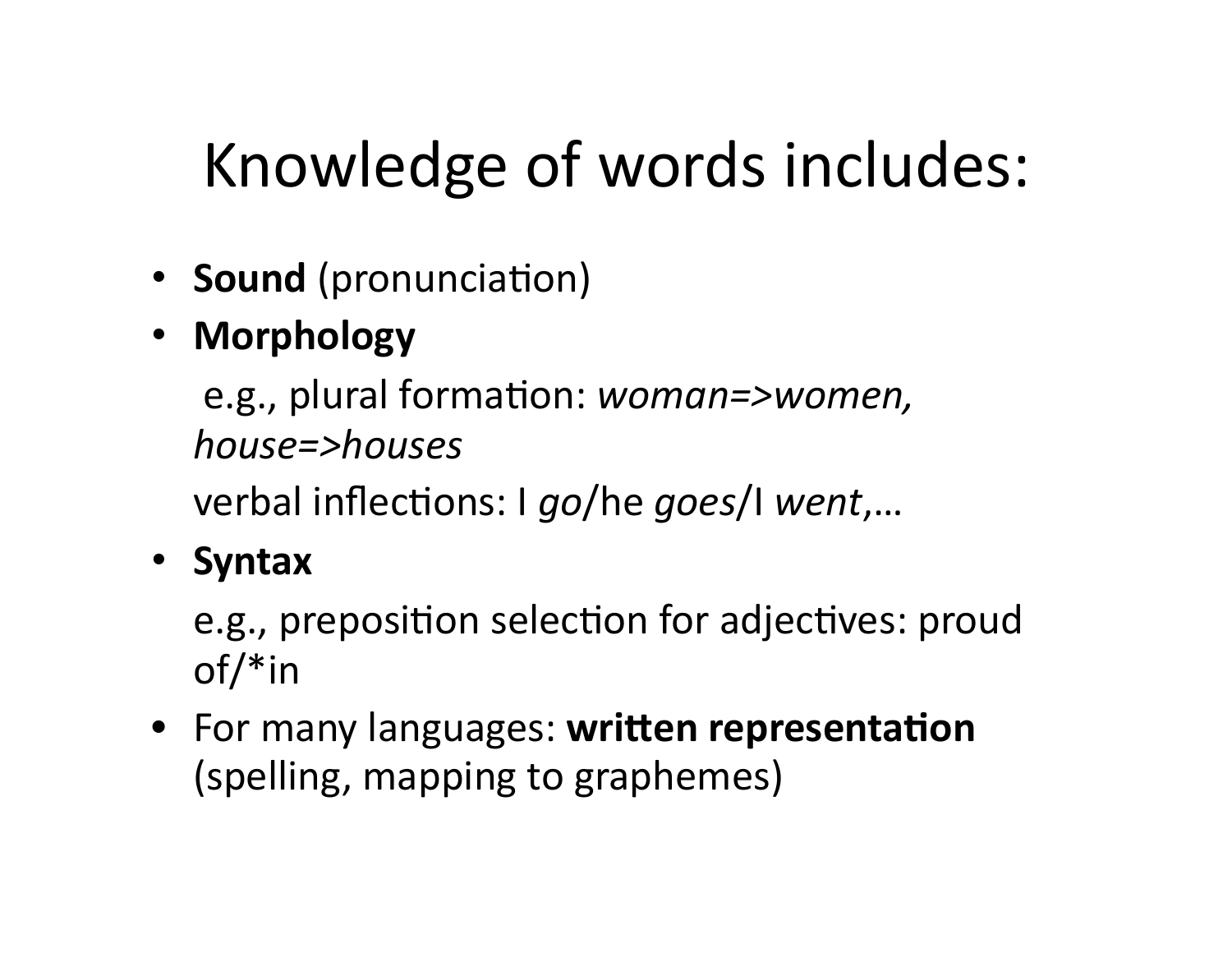## Knowledge of words includes:

• Selectional restrictions/preferences:

strong vs.<sup>?</sup>powerful tea *dog\*house\**vs. *?canine\*house/domicile*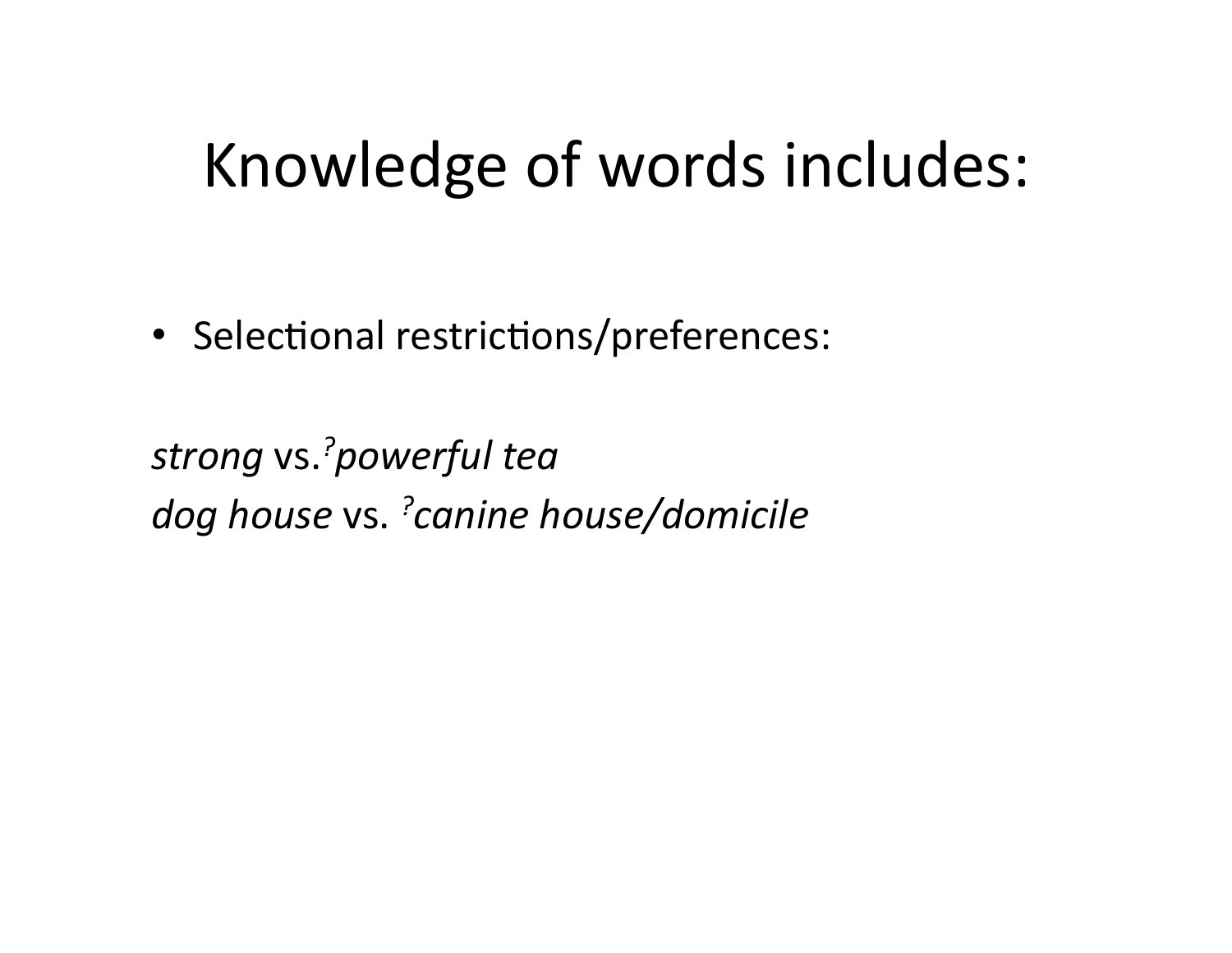# Knowledge of words

- Meaning/concept behind the word
- Some languages: class membership marker
- E.g., Japanese *-hiki* for counting small animals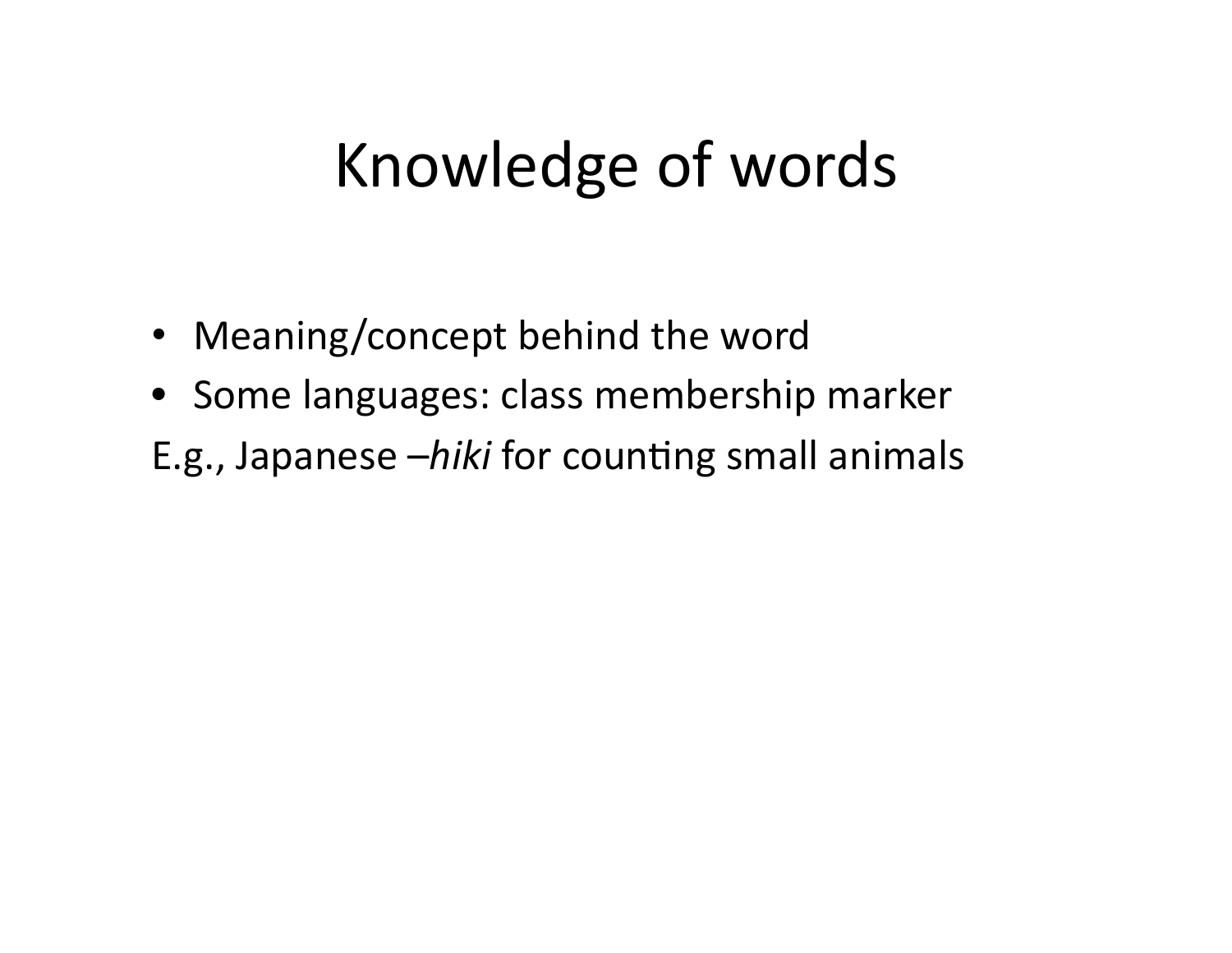### Word vs. world knowledge

#### Lexical vs. "encyclopedic" knowledge Fuzzy boundary. Example: "radon"

#### *World dictionary:*

a colourless radioactive element of the rare gas group, the most stable isotope of which, radon-222, is a decay product of radium. It is used as an alpha particle source in radiotherapy. Symbol: Rn; atomic no: 86; half-life of 222 Rn: 3.82 days; valency: 0; density:  $9.73 \text{ kg/m}^3$ ; melting pt: -- $71^{\circ}$ C; boiling pt: -- $61.7^{\circ}$ C

Wikipedia:

Radon (play /'reIdDn/ ray-don) is a chemical element with symbol Rn and atomic number 86. It is a radioactive, colorless, odorless, tasteless noble gas, occurring naturally as the decay product of uranium. It is one of the densest substances that remains a gas under normal conditions and is considered to be a health hazard due to its radioactivity. Its most stable isotope, 222Rn, has a half-life of 3.8 days. Due to its intense radioactivity, it has been less well-studied by chemists, but a few compounds are known...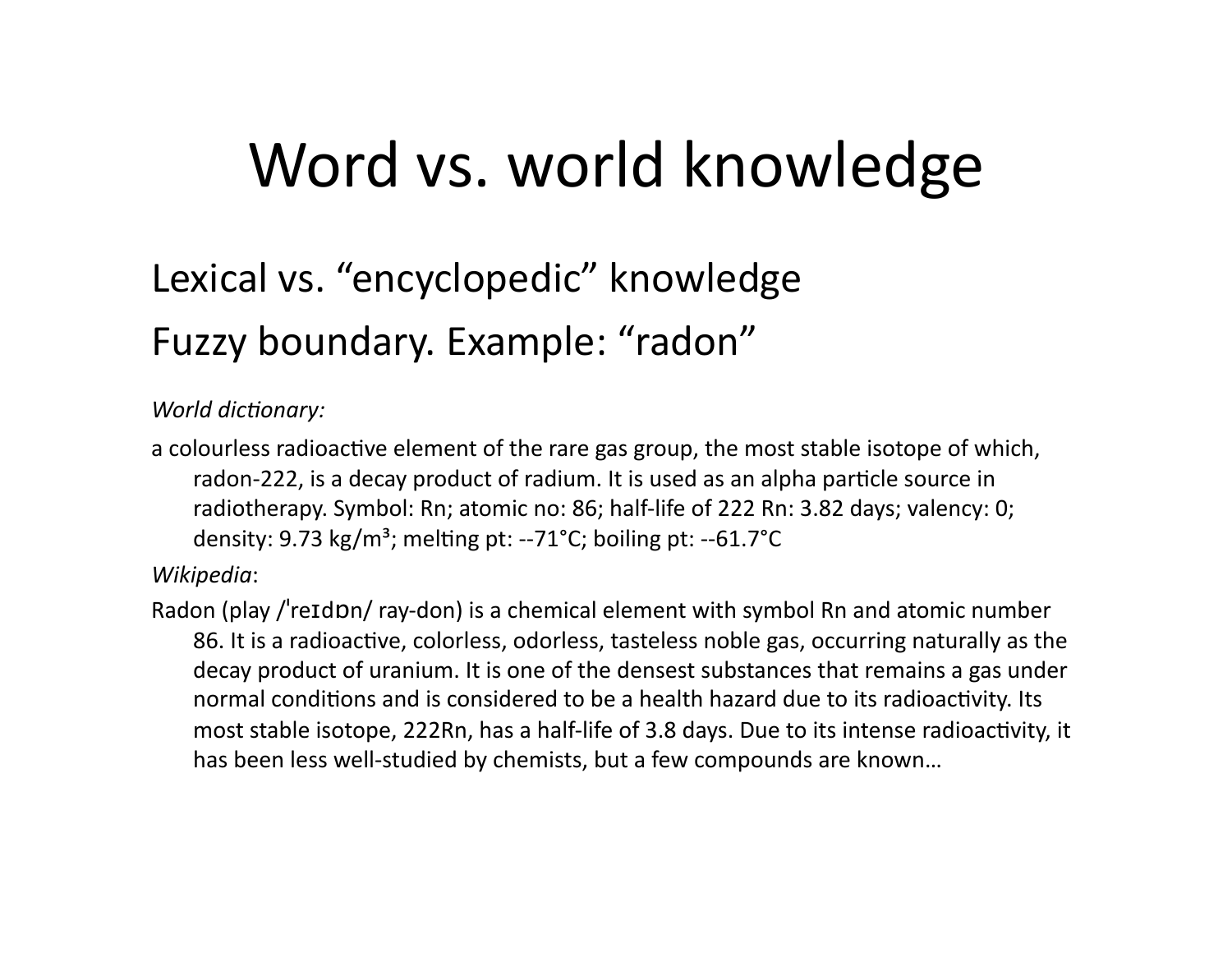#### Some definitions: Word

Intuitively easy, but...

 $(1)$  Word = concept/unit of meaning?

Nootka verb (Sapir):

I have been accustomed to eating twenty round objects while engaging in...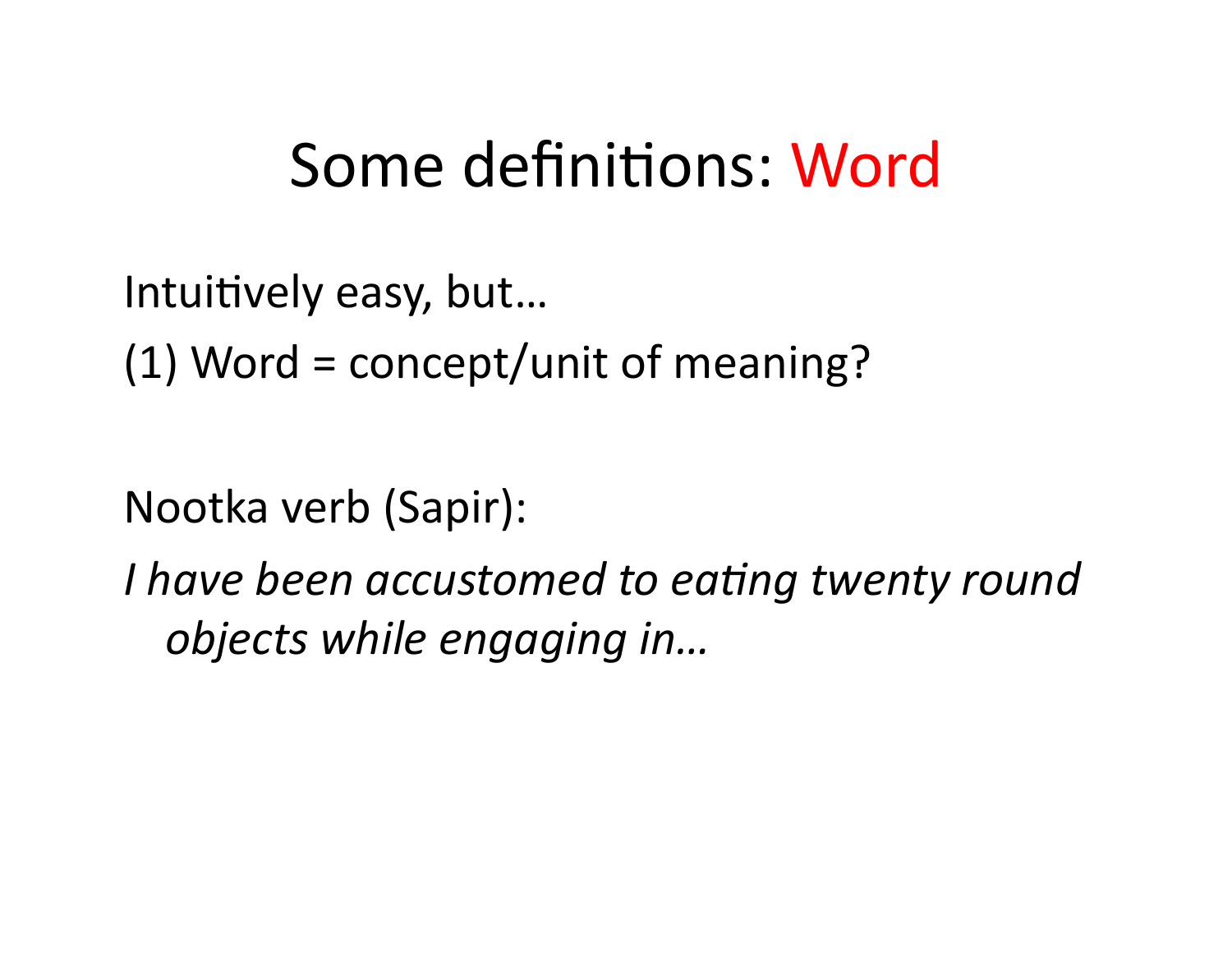# **Word**

 $(2)$  Word = sequence of letters between white empty spaces

Not all languages use letters (~phonemic representation) or segment words e.g., Chinese runs together all characters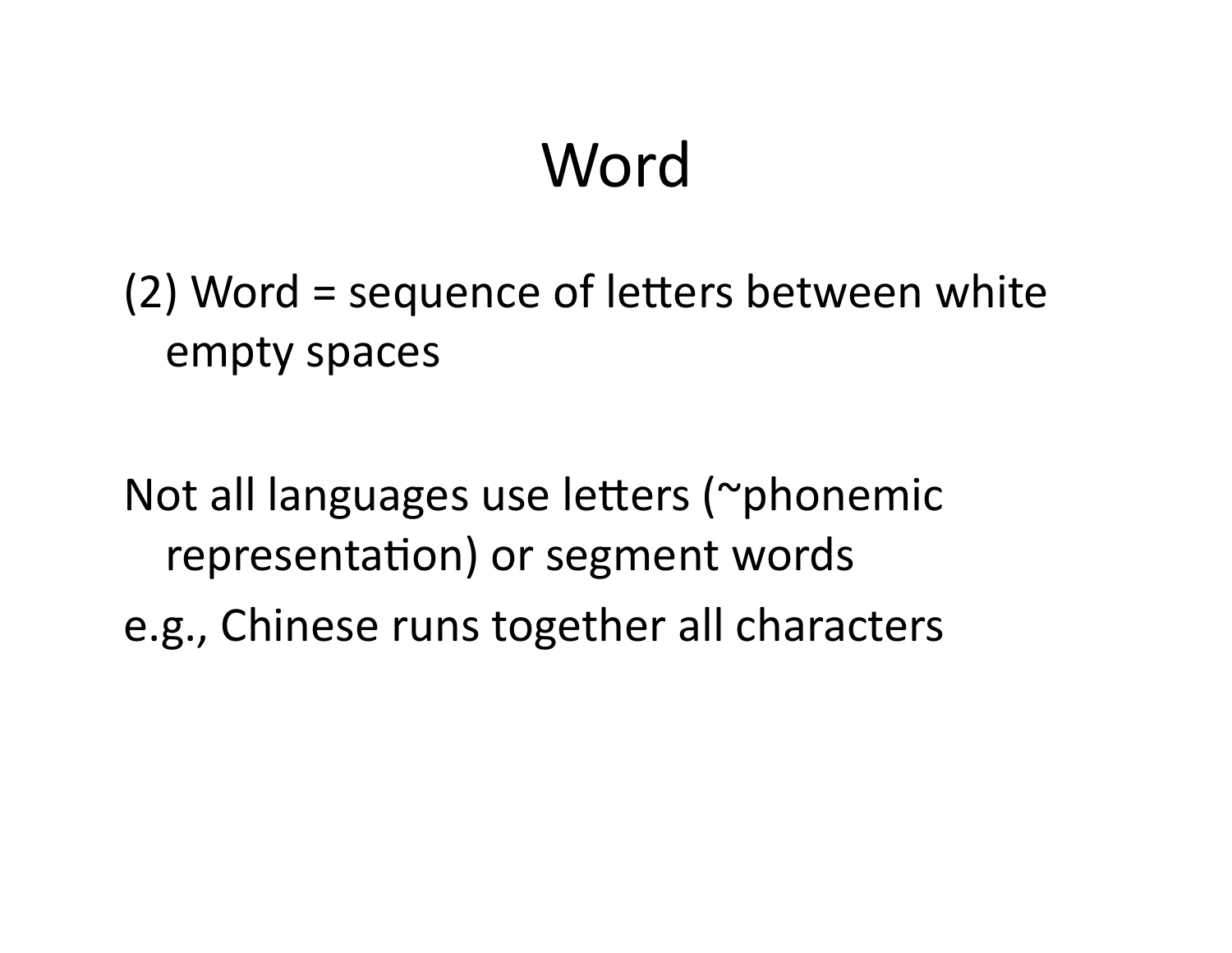# Word

 $(3)$  Word = minimal free morpheme

Status of bound morphemes (*un-, -ed*)?

Compounds; compound frames (Miami-to-Montreal train, Newark-to-Verona flight)?

Multi-Word Units (put up, end-of-life care)

idioms (hit the ceiling, won't hear of it, blow one's stack)

Non-compositional MWUs: hot dog, hothouse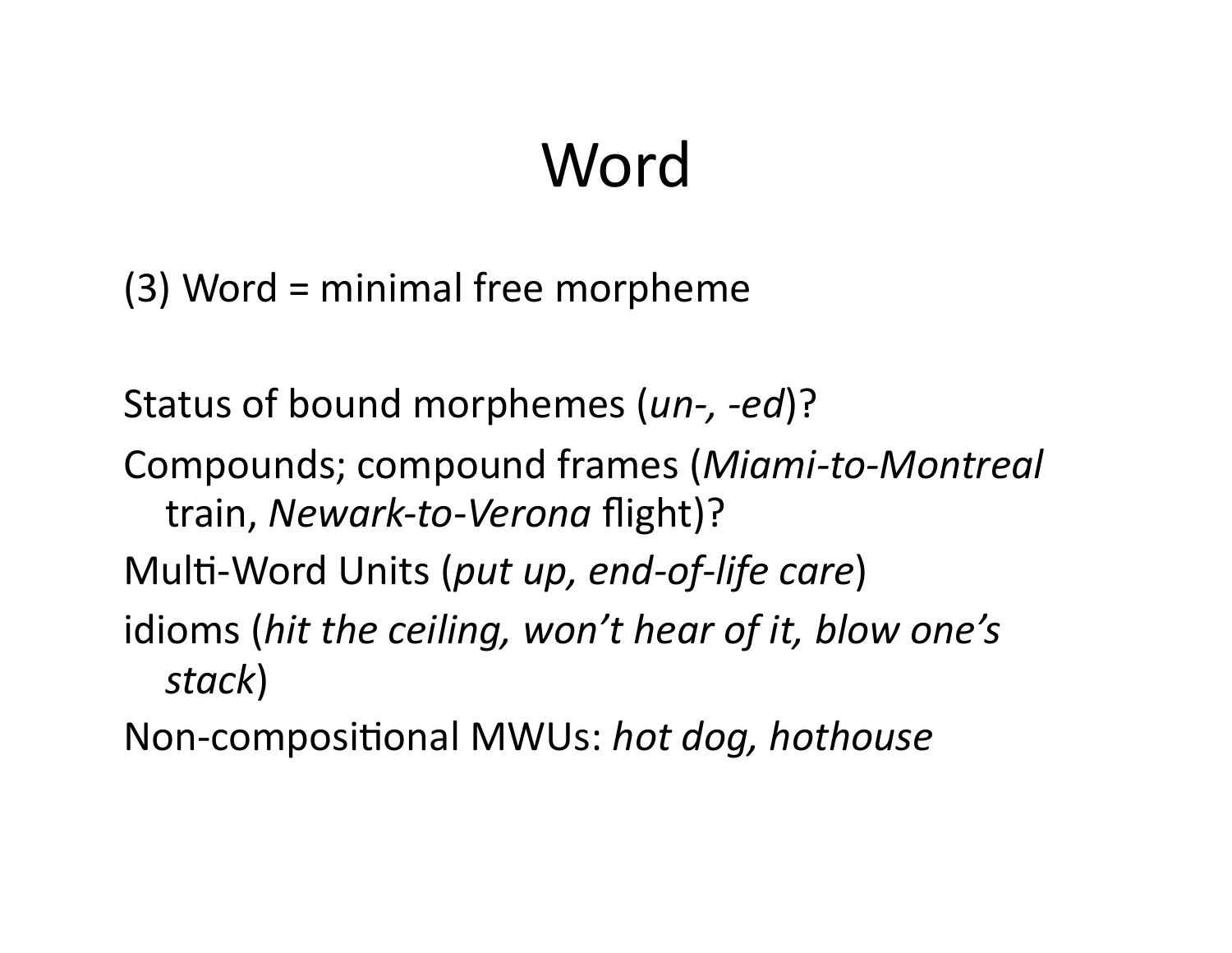## A useful definition

Words = form-meaning mappings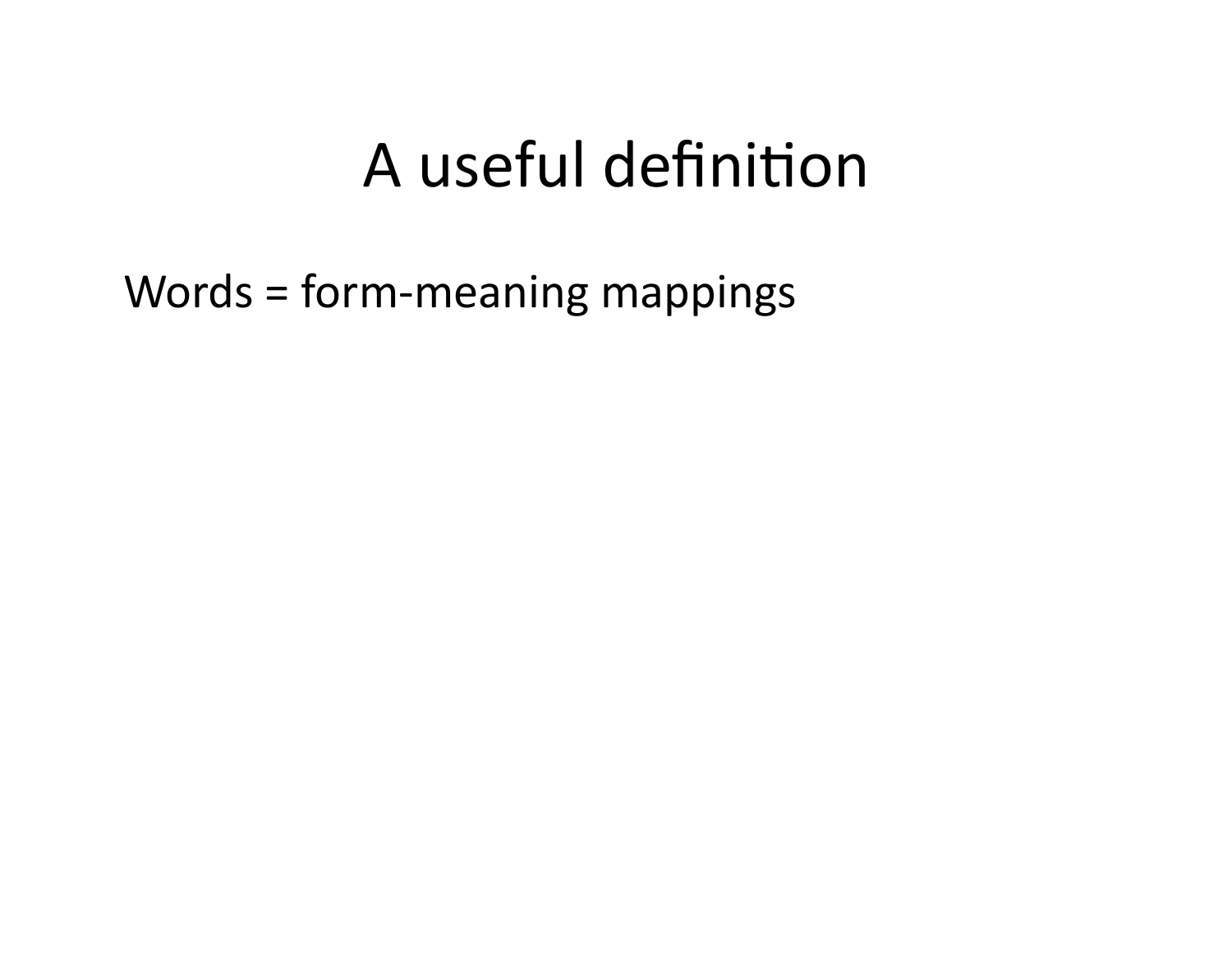#### Less useful definition

..but one we will adopt here for practical purposes:

#### Word meaning  $=$  "concept"

(Barry Smith is not in the room...)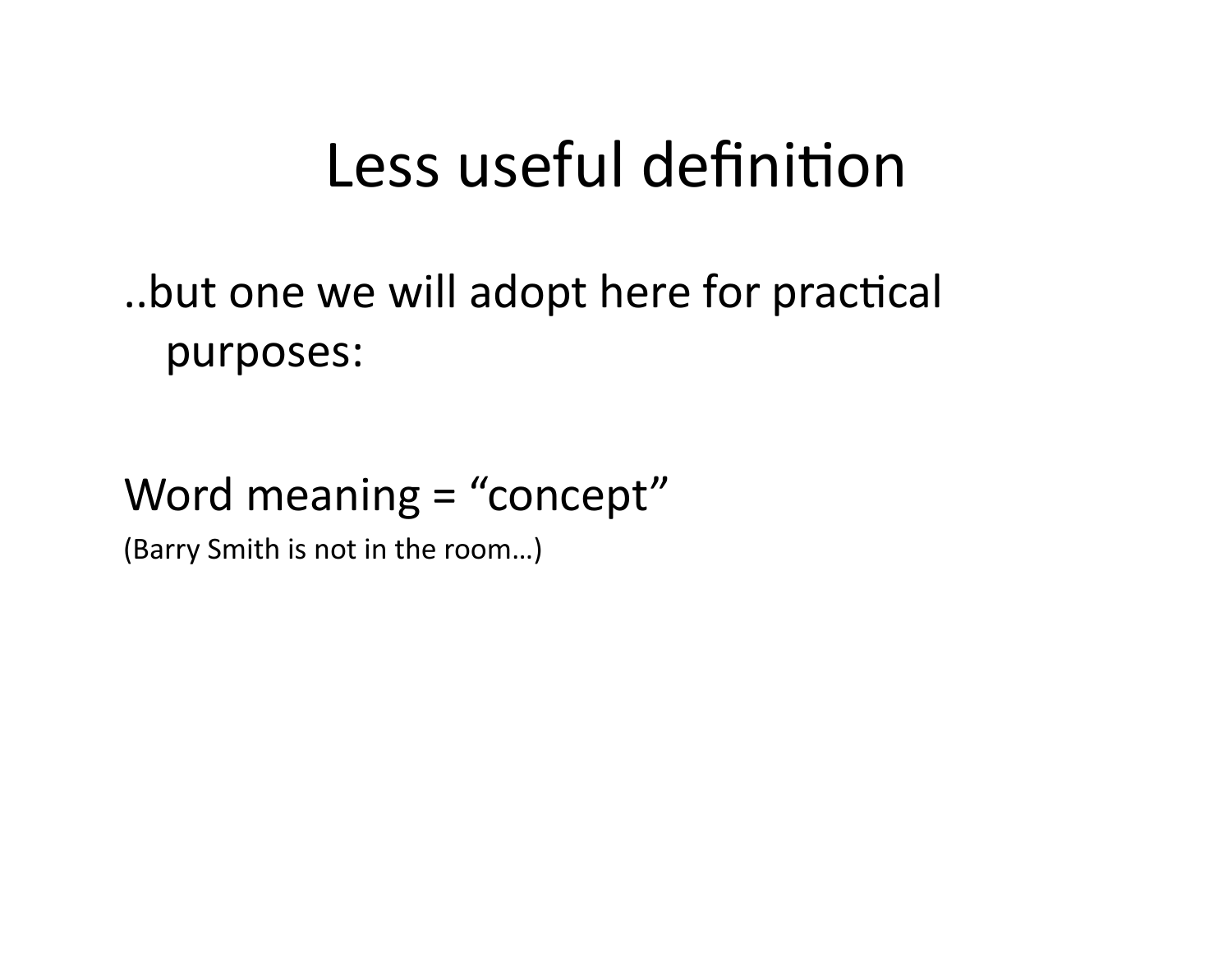# What gets labeled?

- Some concepts may be innate
- Others bootstrapped from innate concepts
- Hard-wired?
- Based on perception?
- Quine's rabbit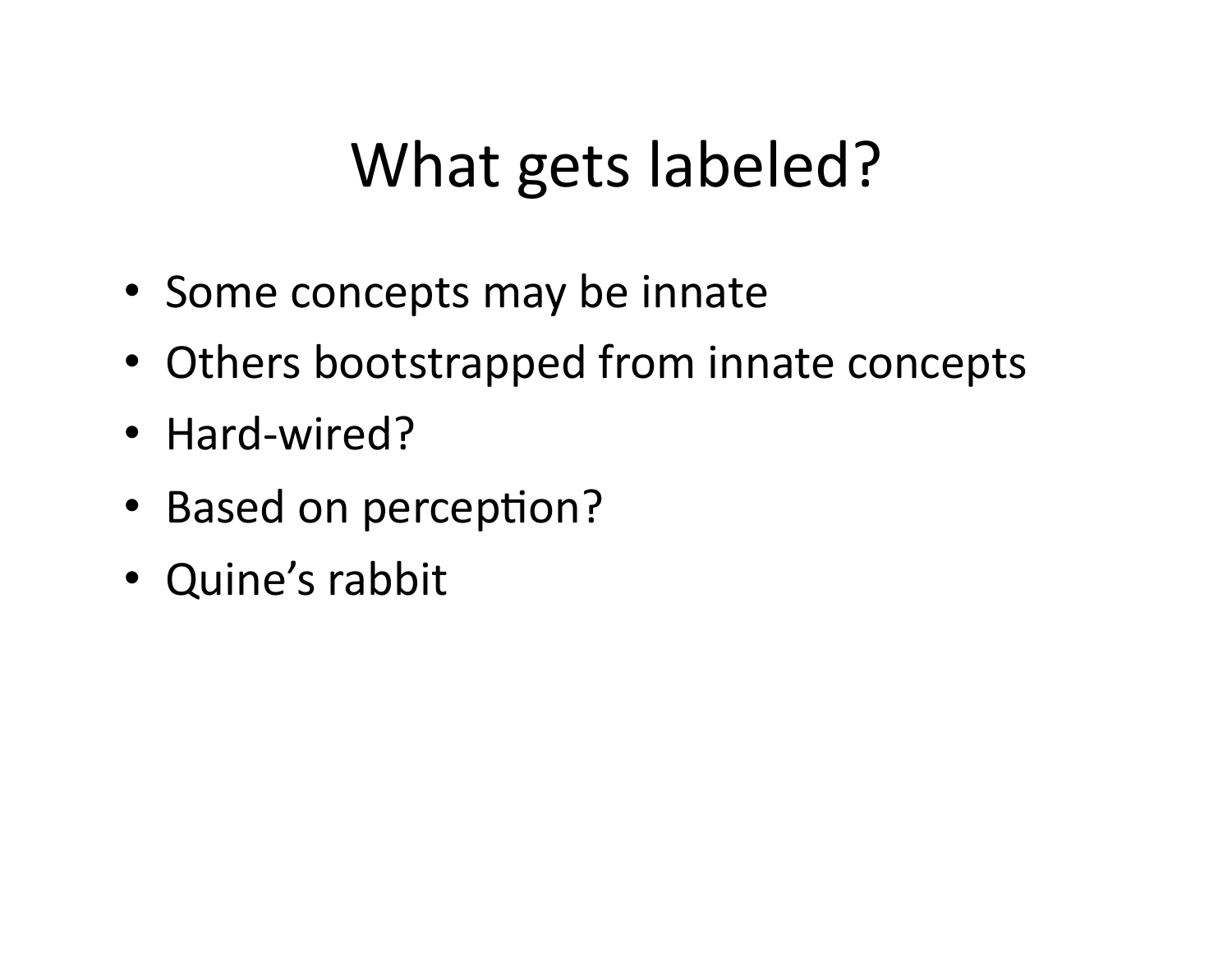# What gets labeled?

All humans perceive same color spectrum

But languages don't "cut up," label colors in the same way

e.g., Russian has two words for blue Interior designers have hundreds of words for red, blue, etc.

Berlin & Kay color study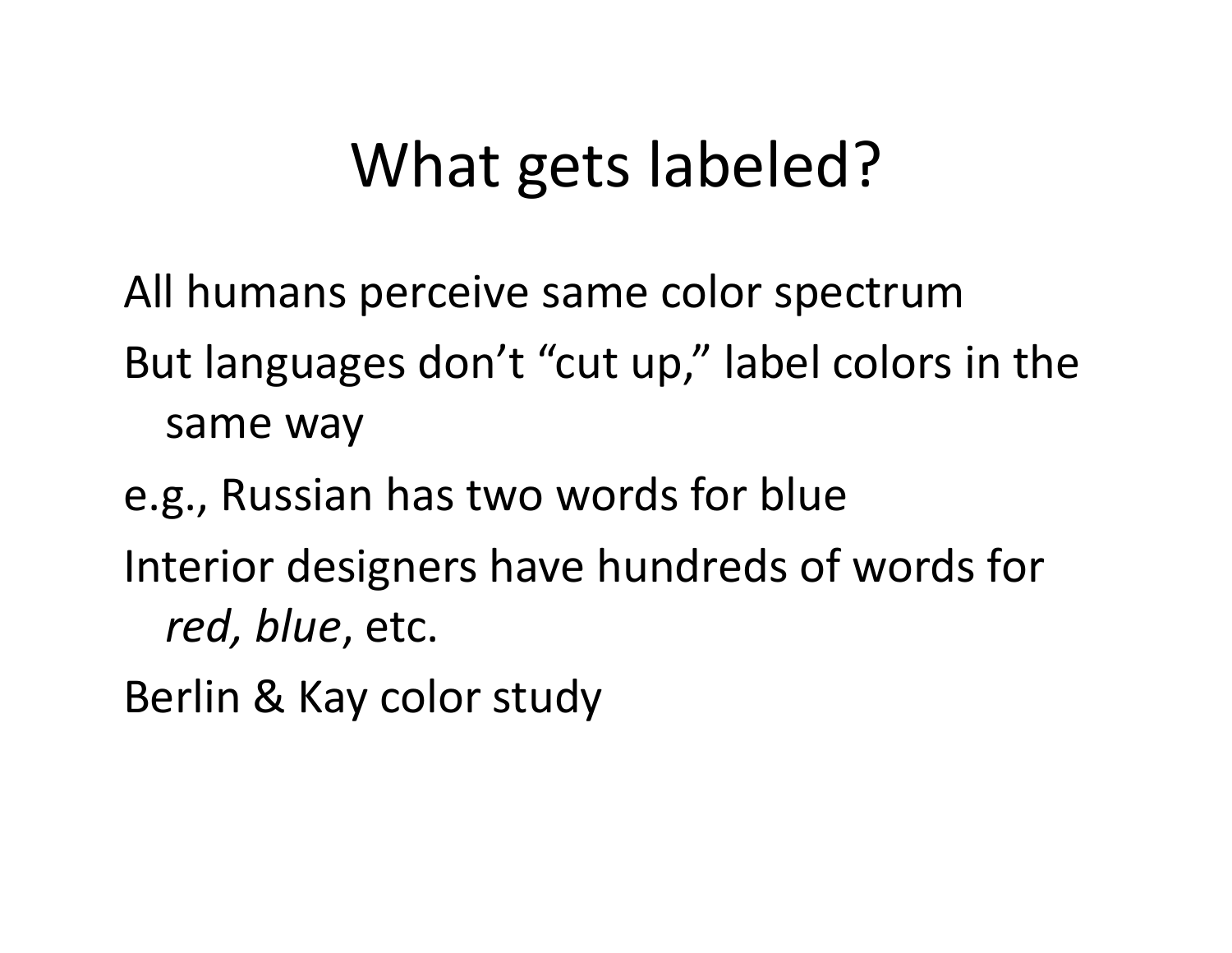# Things we will ignore

No two speakers associate precisely the same meaning(s) with a word form, but there is a core meaning that is agreed upon by convention within the speaker community

(e.g., your concept of *house* may not be the same as mine but we are likely to call the same'instances'*houses*)'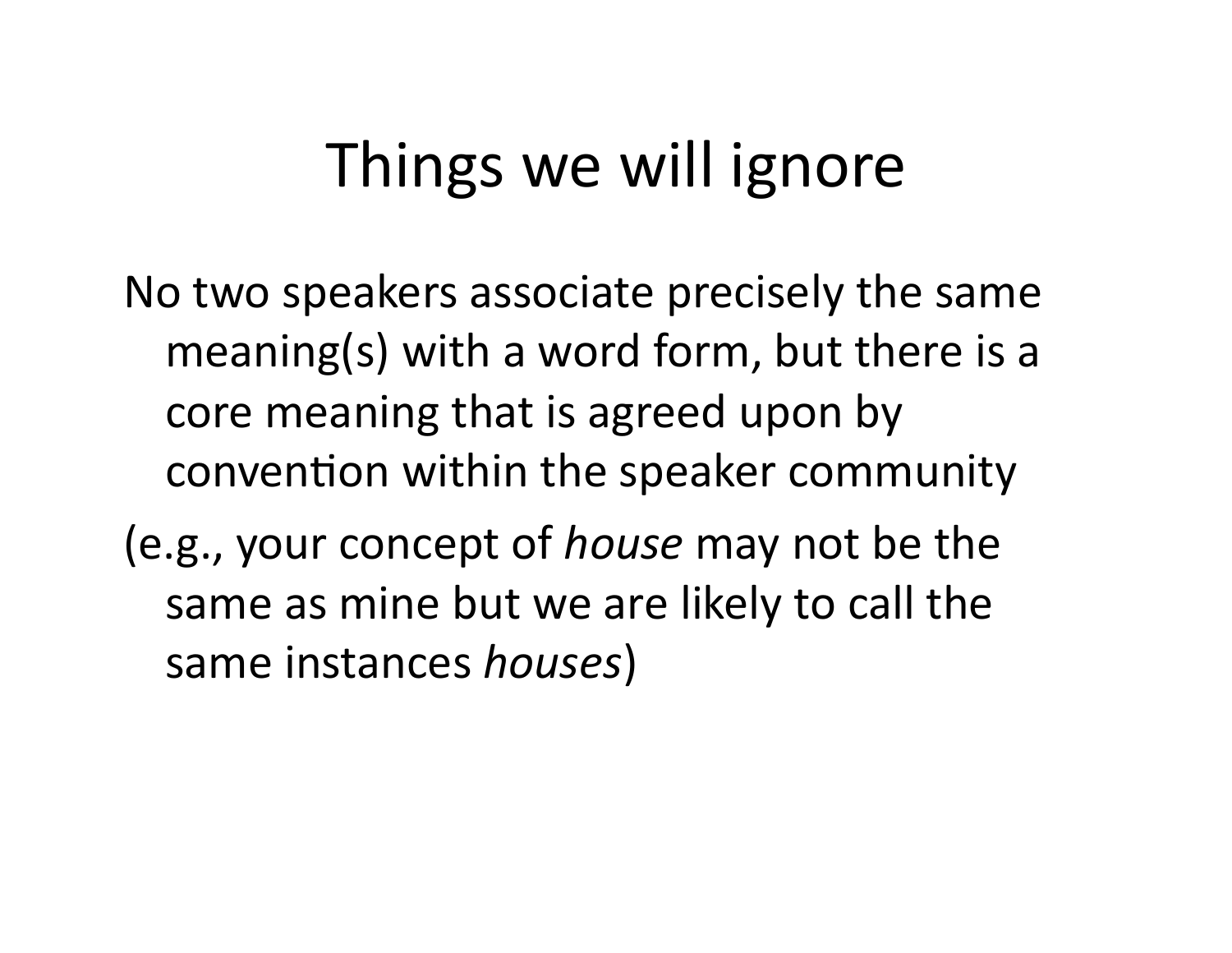# More things we will ignore

- Denotation: core meaning, independent of particular contexts, speaker associations, etc.
- Connotation: associated meaning facets, not always stable; can vary across speakers (e.g., "mother" may connote love, protection, etc. for many but not all speakers; "socialism" generally has positive connotations in Western Europe but very negative connotations in the  $U.S.$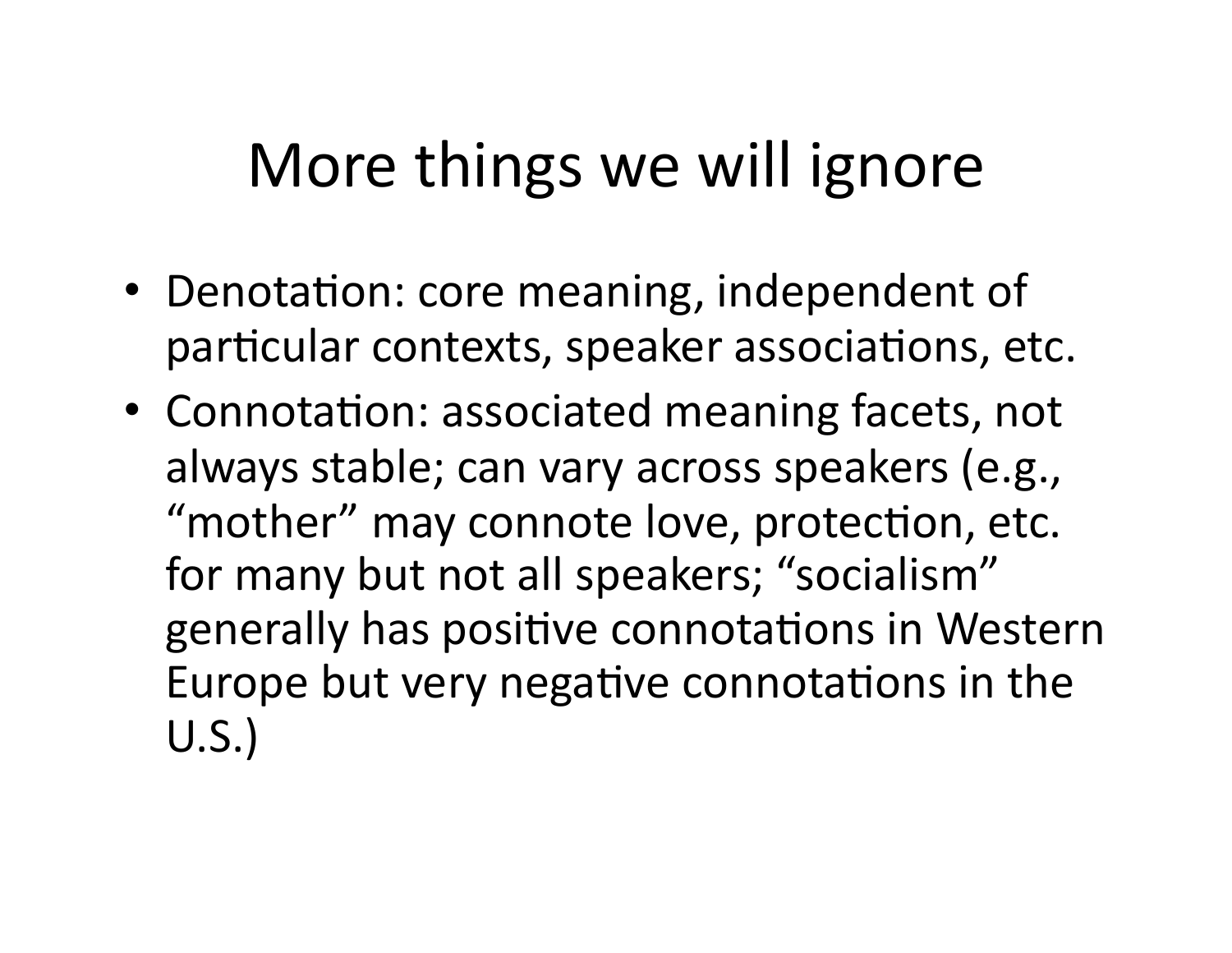# Semiotic triangle (Peirce, Osgood)

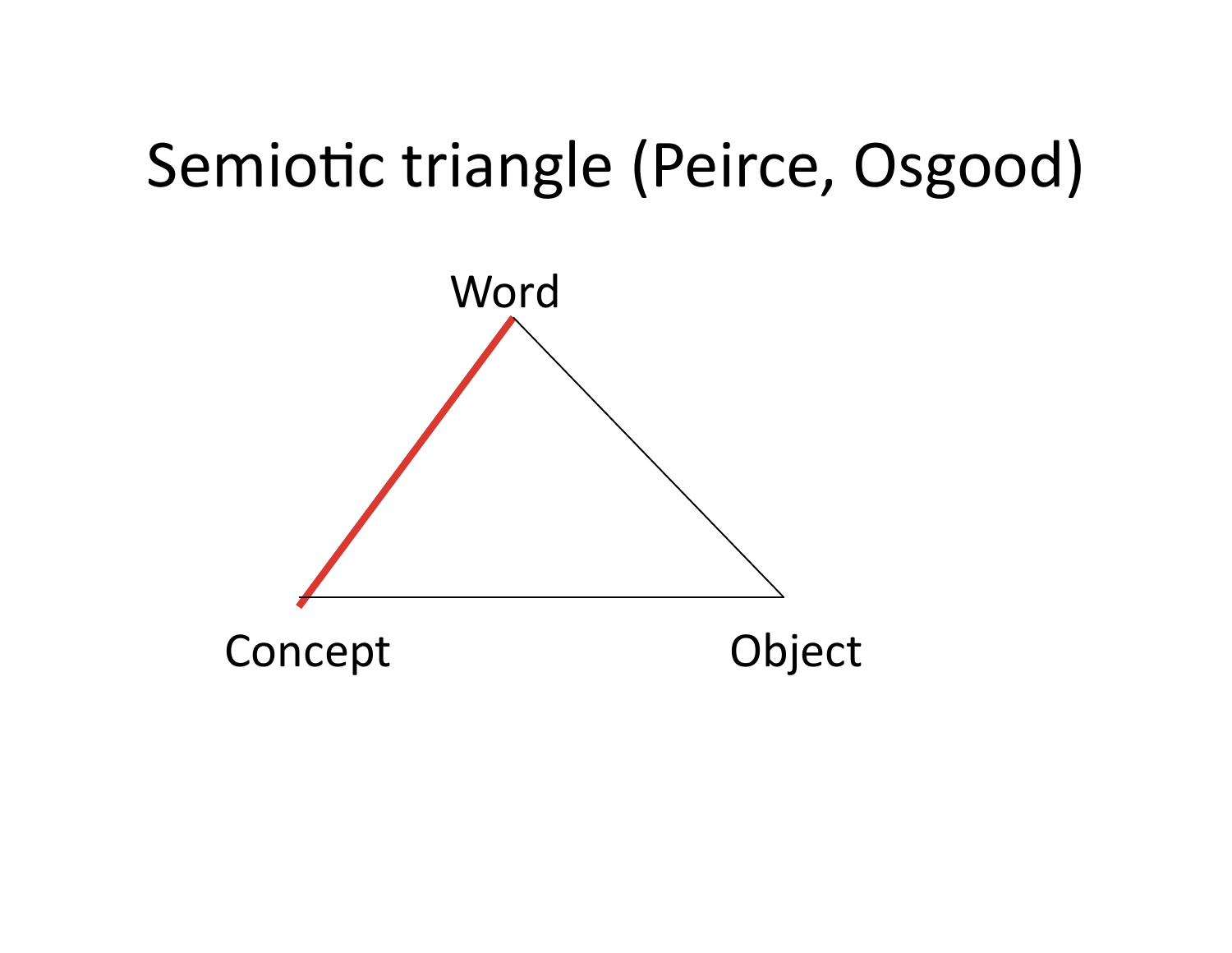#### Saussure

Arbitrariness of the sign Form is arbitrary, agreed upon by convention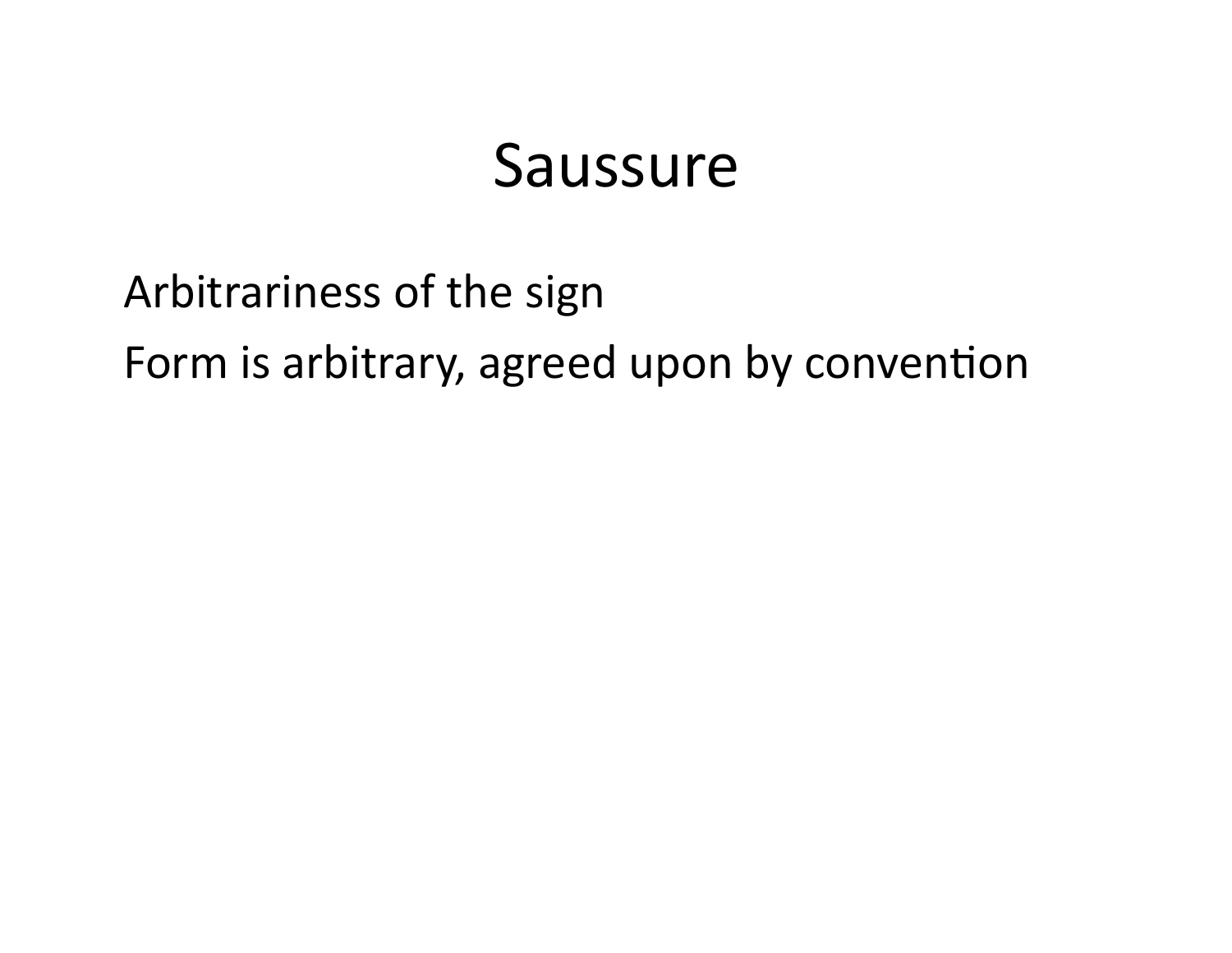# **Words**

#### Two important properties of words (universal?) Polysemy/Homonymy' Synonymy'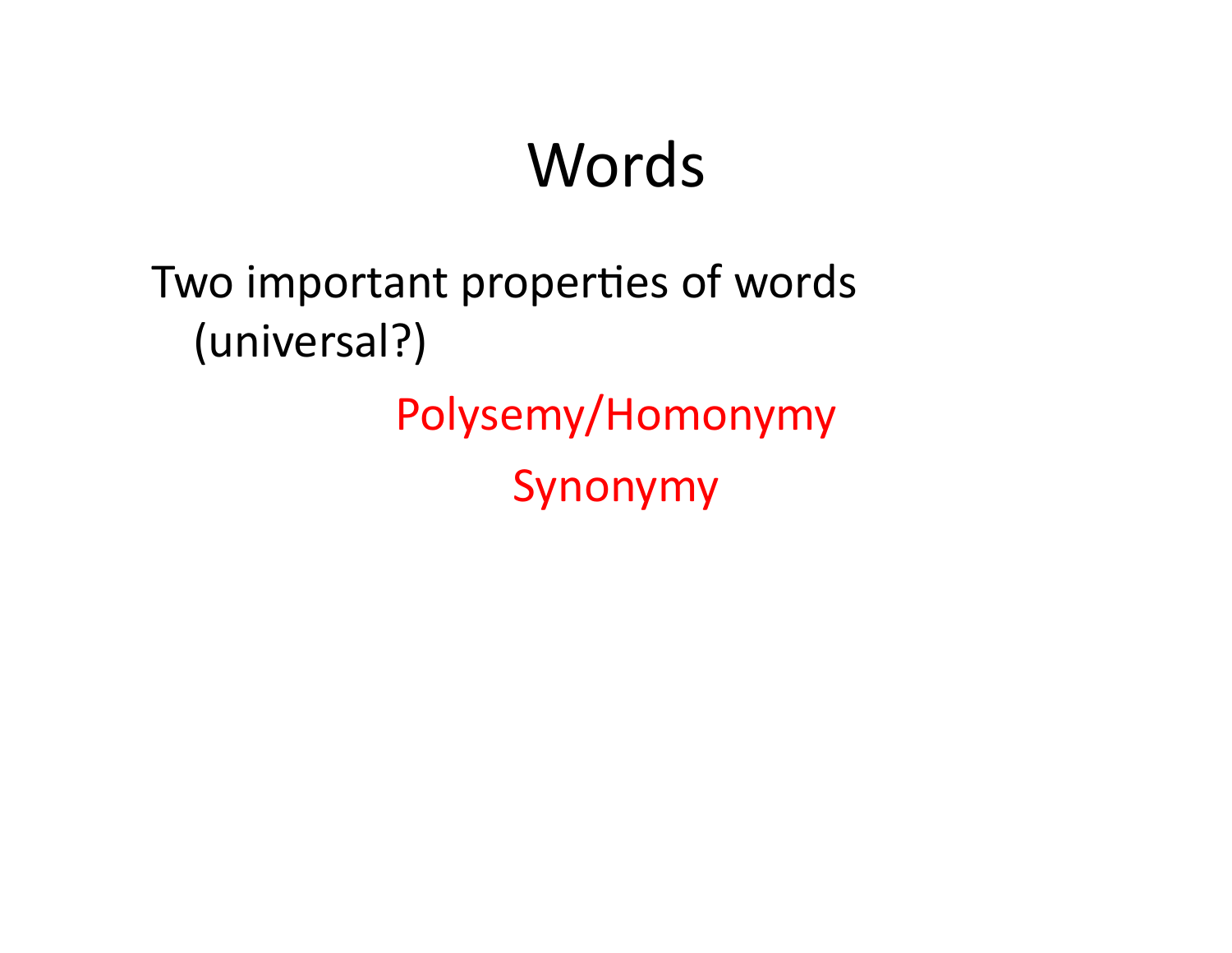# The lexicon

A formal definition:

Repository of all form-meaning pairs

Ideal (?) situation: one form, one meaning:

Every word form has exactly one meaning

Every meaning is expressible by exactly one word form

Real Life: (mostly) many-to-many mappings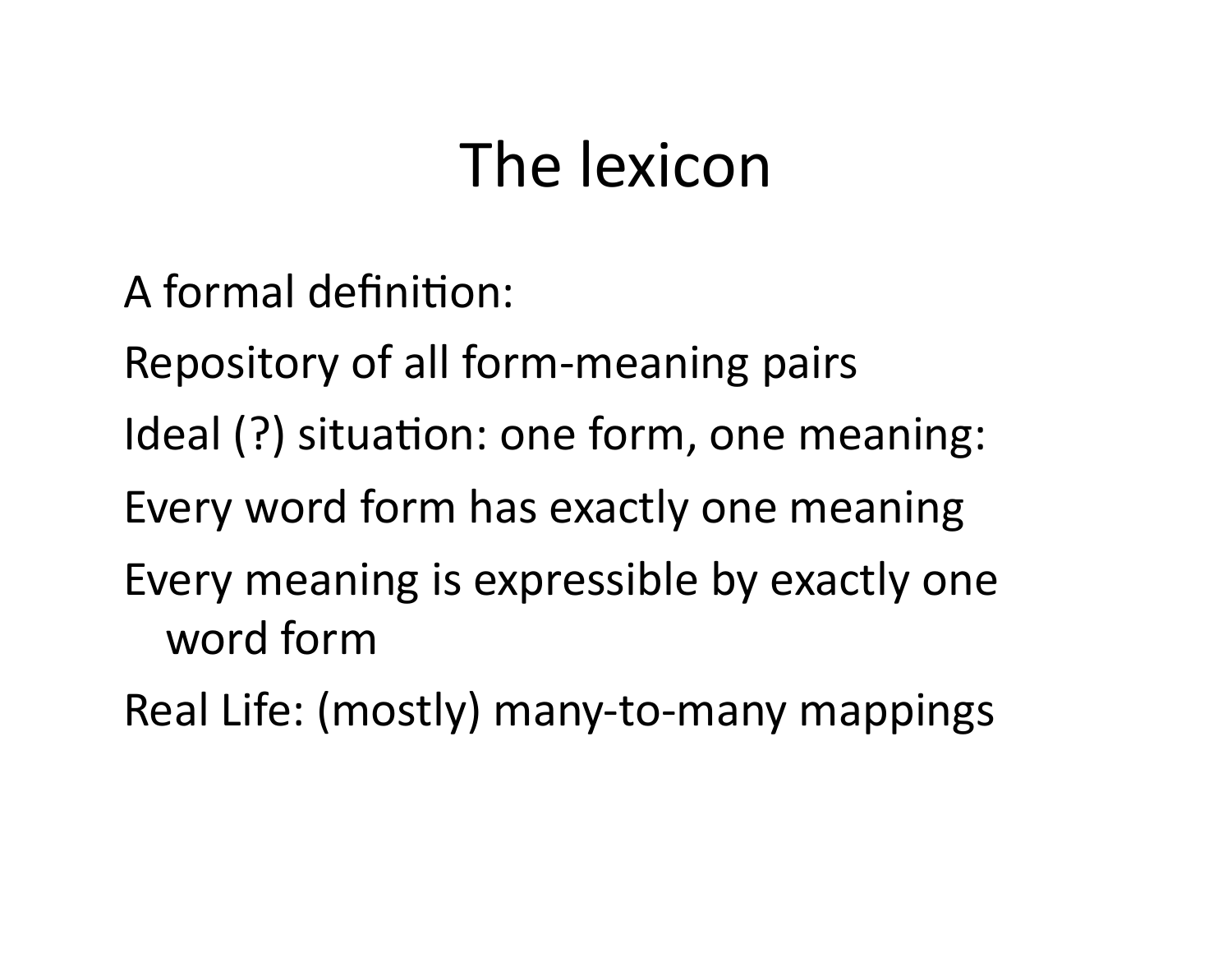# Synonymy'

One meaning/concept is expressed by several different word forms:

{beat, hit, strike}, {shut, close} {car, motorcar, auto, automobile} {big, large}, {difficult, hard}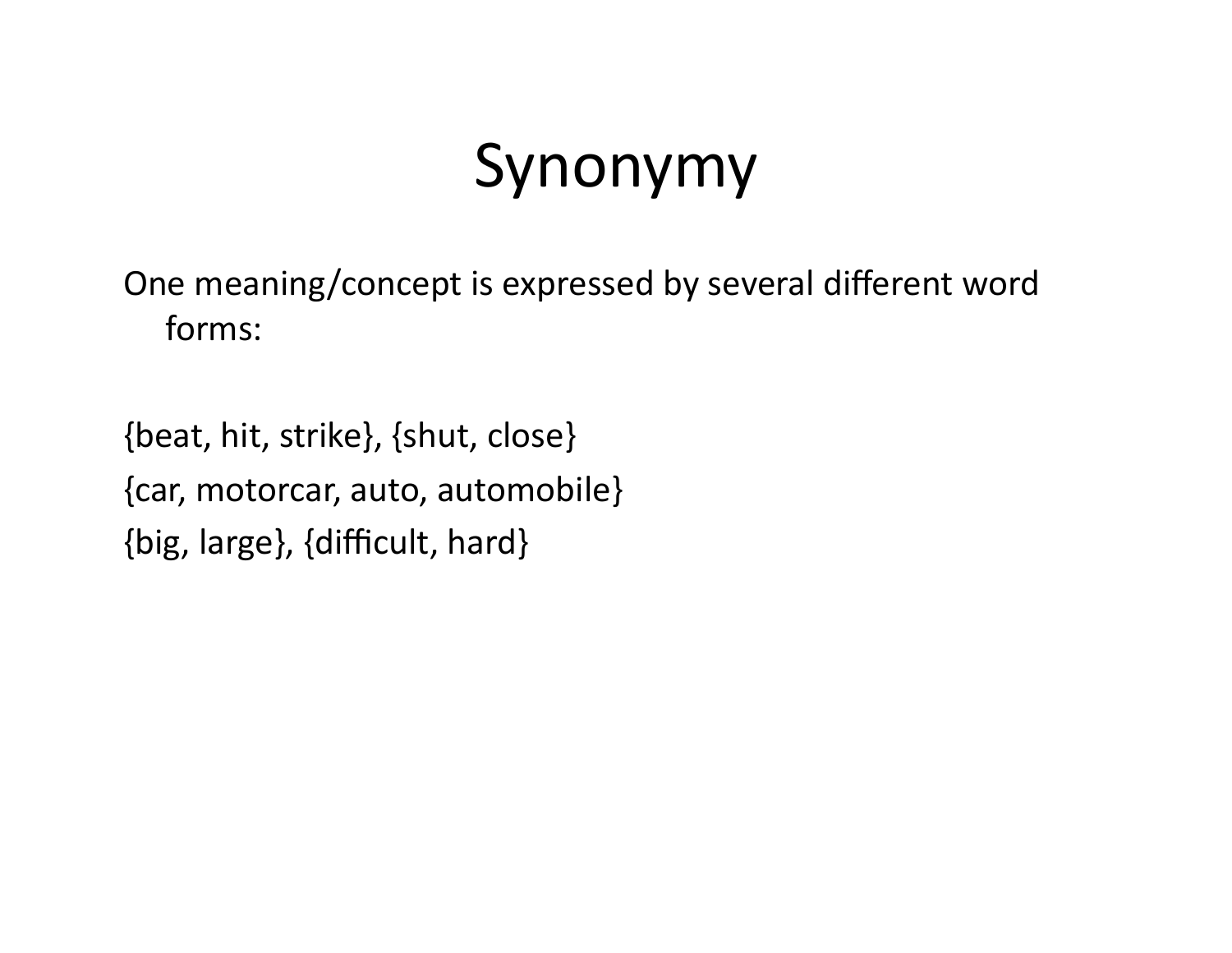# Polysemy

One word form expresses multiple meanings

{*table*, tabular\_array} {*table*, piece\_of\_furniture} {*table*, table\_mountain, mesa} {*table*, postpone}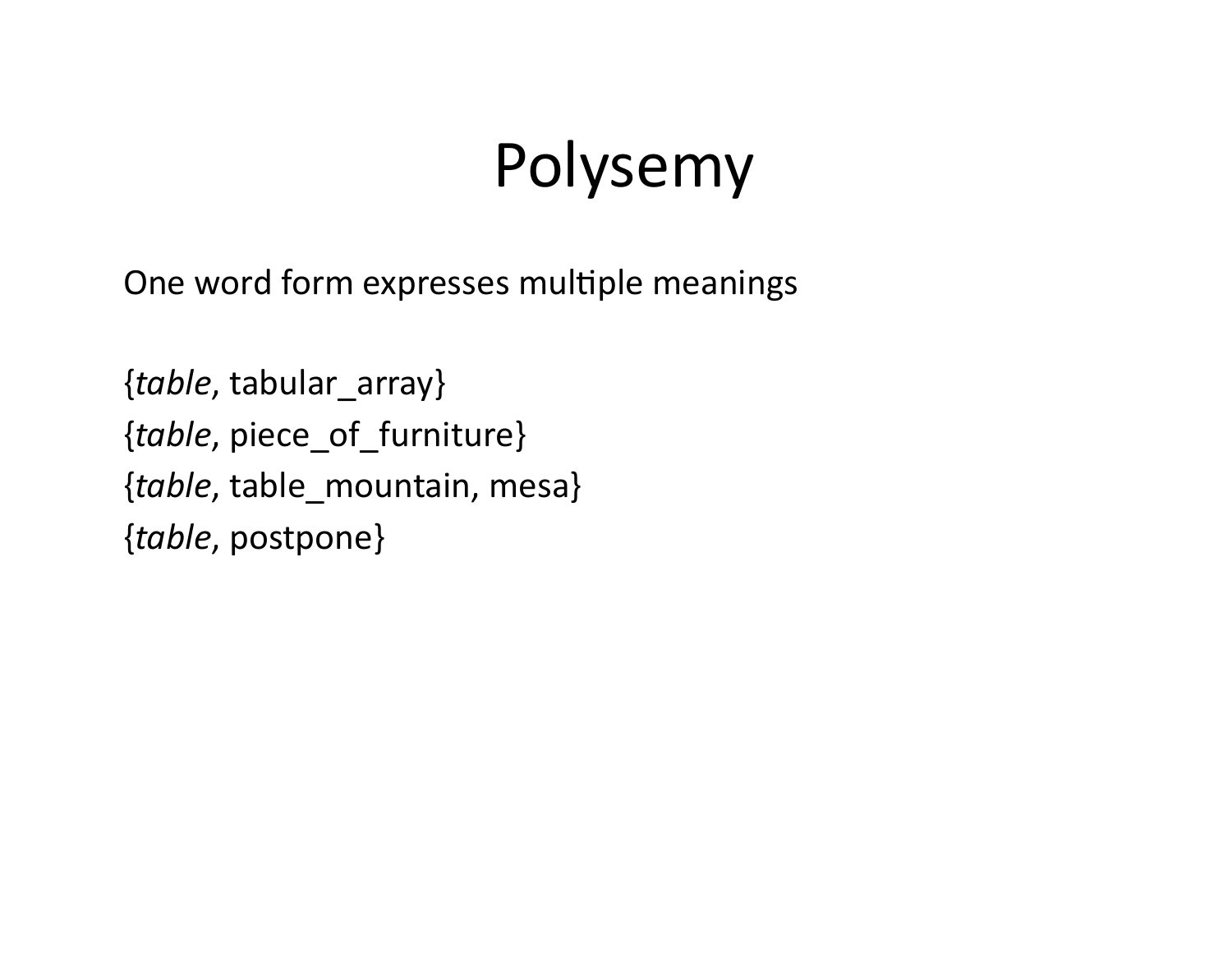# Polysemy, homonymy

Homonymy: meanings unrelated to everyday speaker' *pitch* (acoustic property/tar) bar (saloon/stick) bass(fish, musical instrument)

Polysemy: related meanings: *bass* (vocal range, singer)

Borderline can be fuzzy.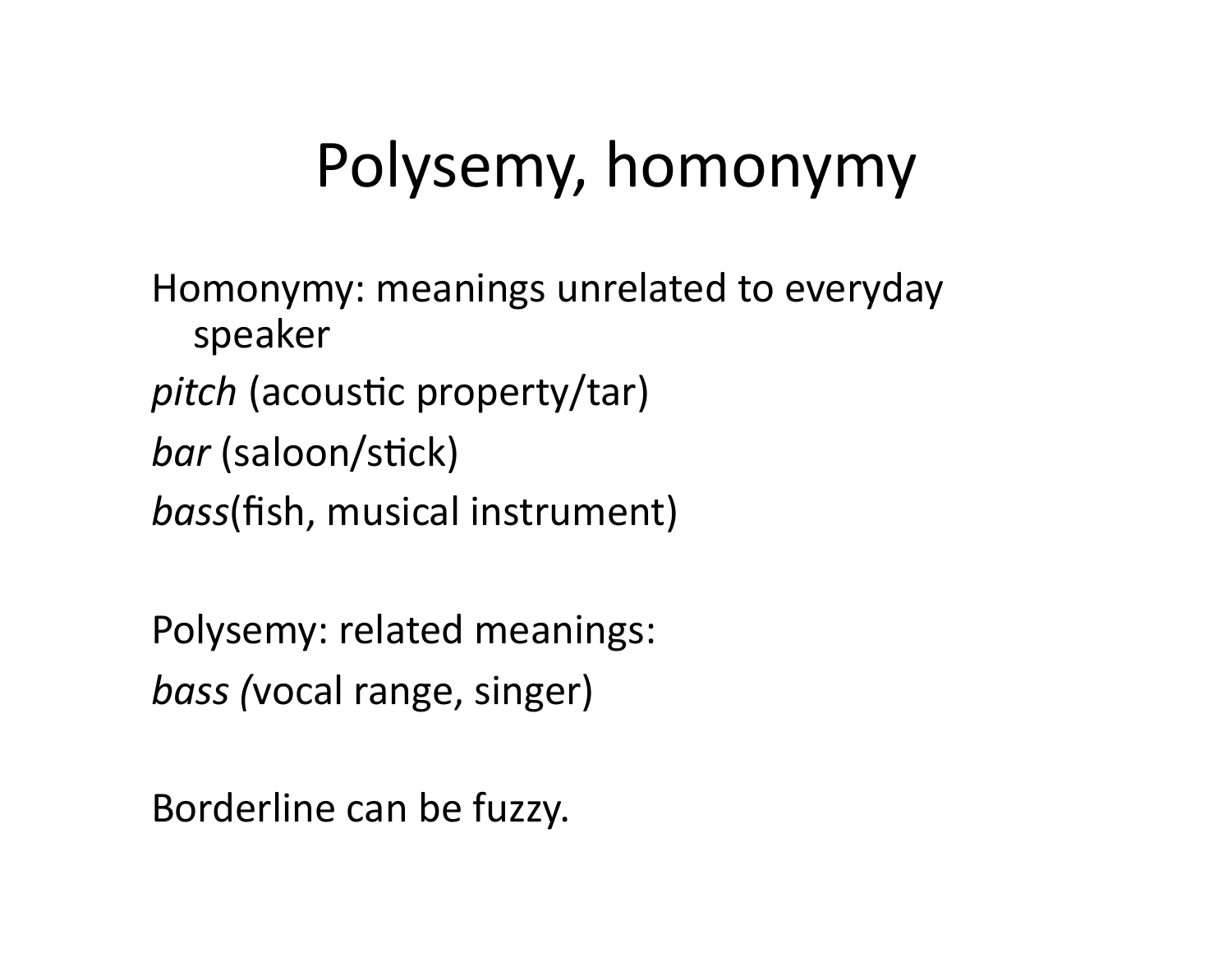#### Polysemy test

Zeugma: conjoining of different senses of a word is odd

<sup>?</sup>He left Rome and the bills on the table leave,: go away from a place leave<sub>2</sub>: leave behind, cause to remain in a specific place  $cf.$ :

He left Rome and, later, the country

He left the bills and a bottle of beer on the table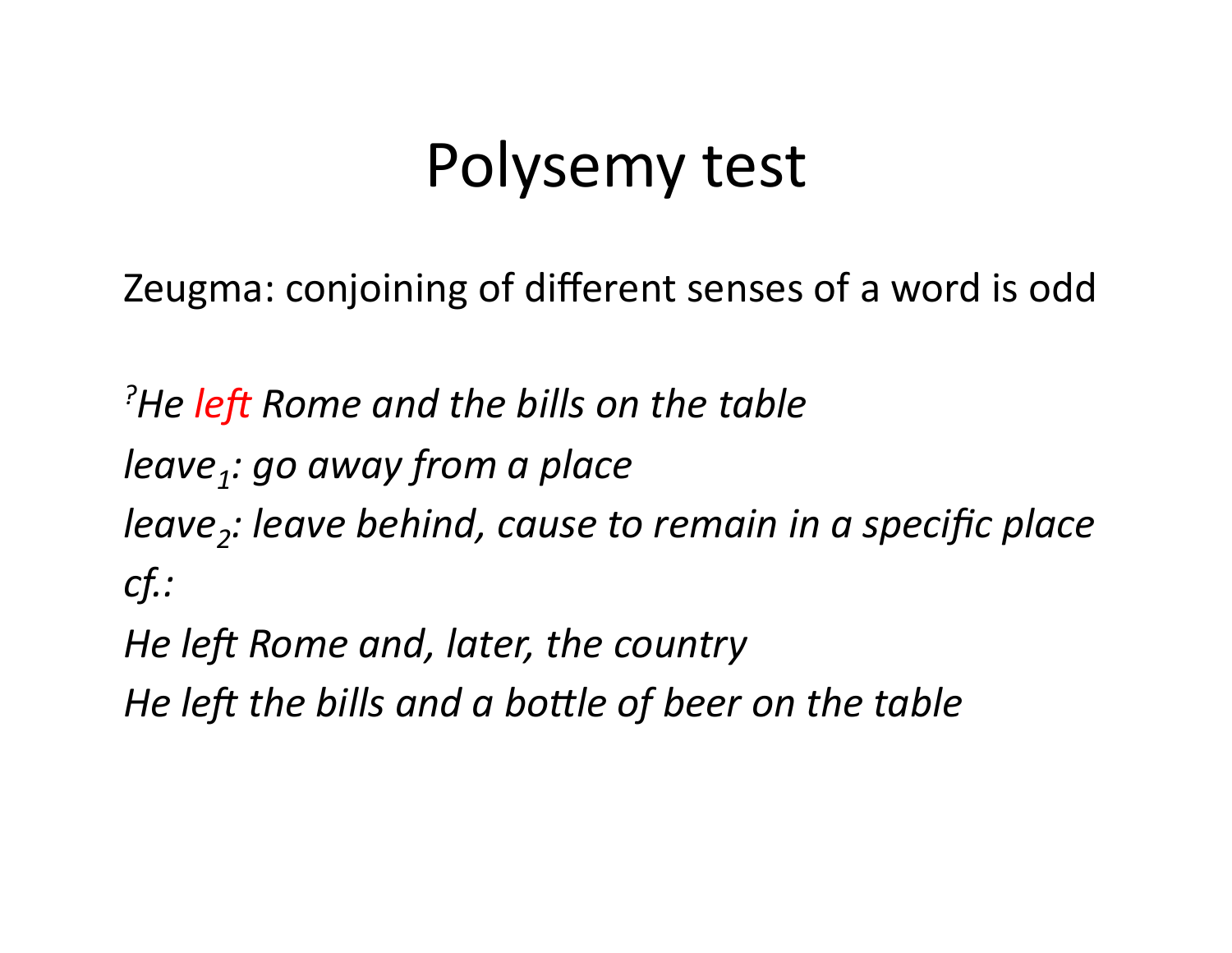## **Polysemy**

Regular, systematic polysemy: book, newspaper,... (object, content) *chicken, beans,...*(animal/plant, food/dish)

Metonymy (part-whole polysemy) *The\*House\*of\*Saud\*issued\*a\*statement\** The office isn't answering the phone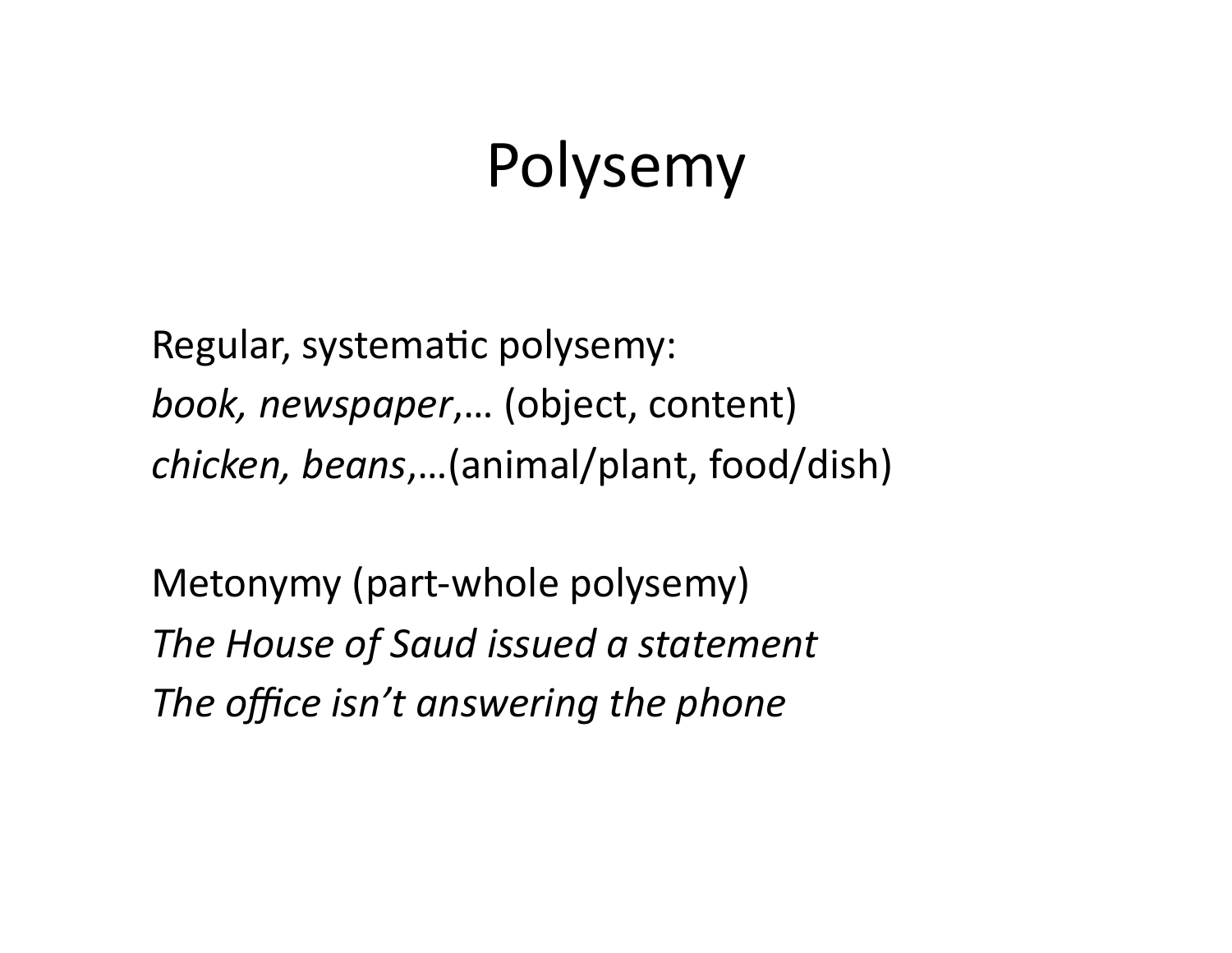# Polysemy: Metaphor

Conventionalized:

"Time is Money" Save/spend/invest/waste/lose/gain time (Lakoff and Johnson 1980)

Unconventional, ad hoc (though readily interpretable): My surgeon is a butcher The restaurant is a zoo on weekends (we'll ignore this)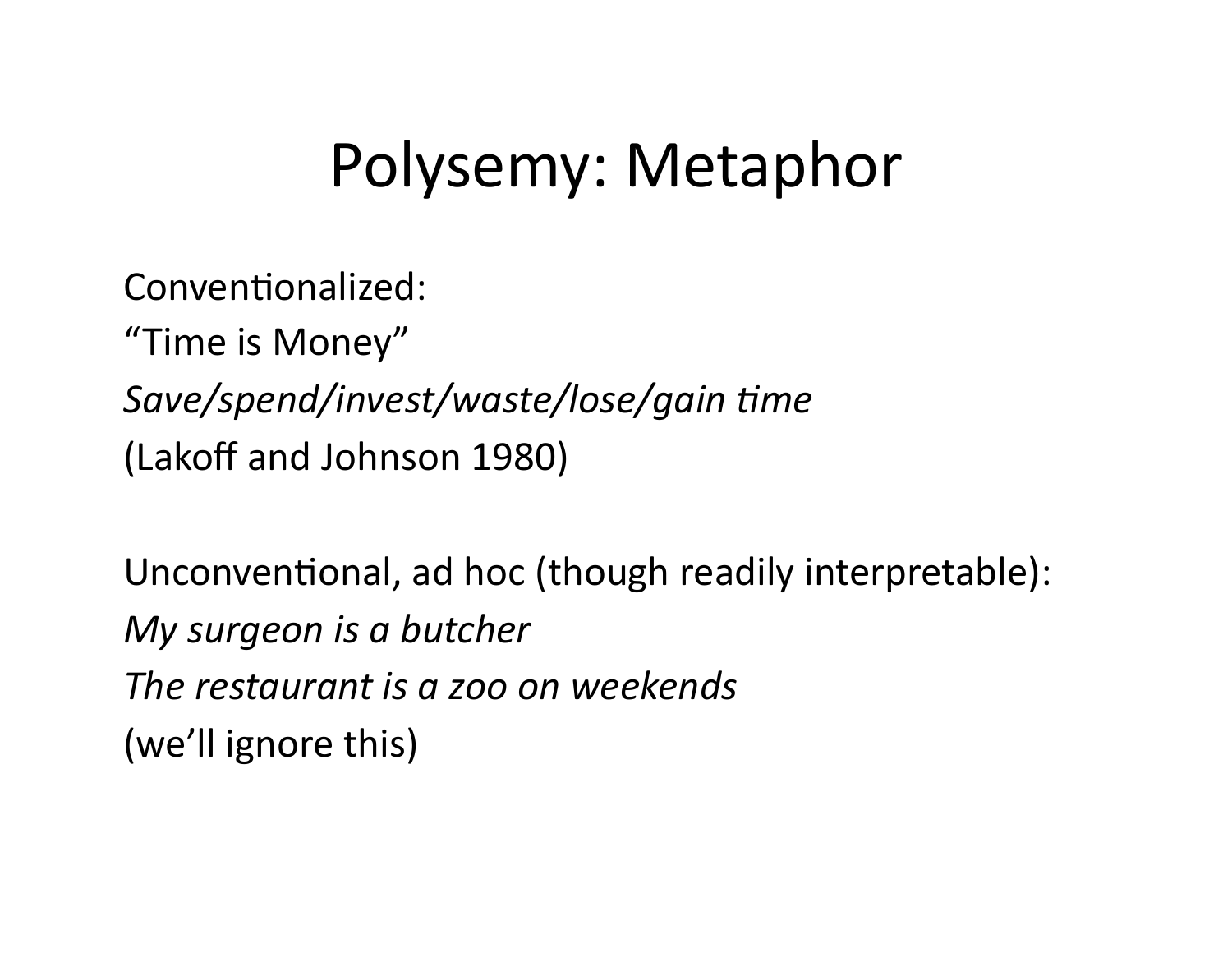#### The lexical matrix

A "map" of the lexicon Plotting polysemy and synonymy Most cells are empty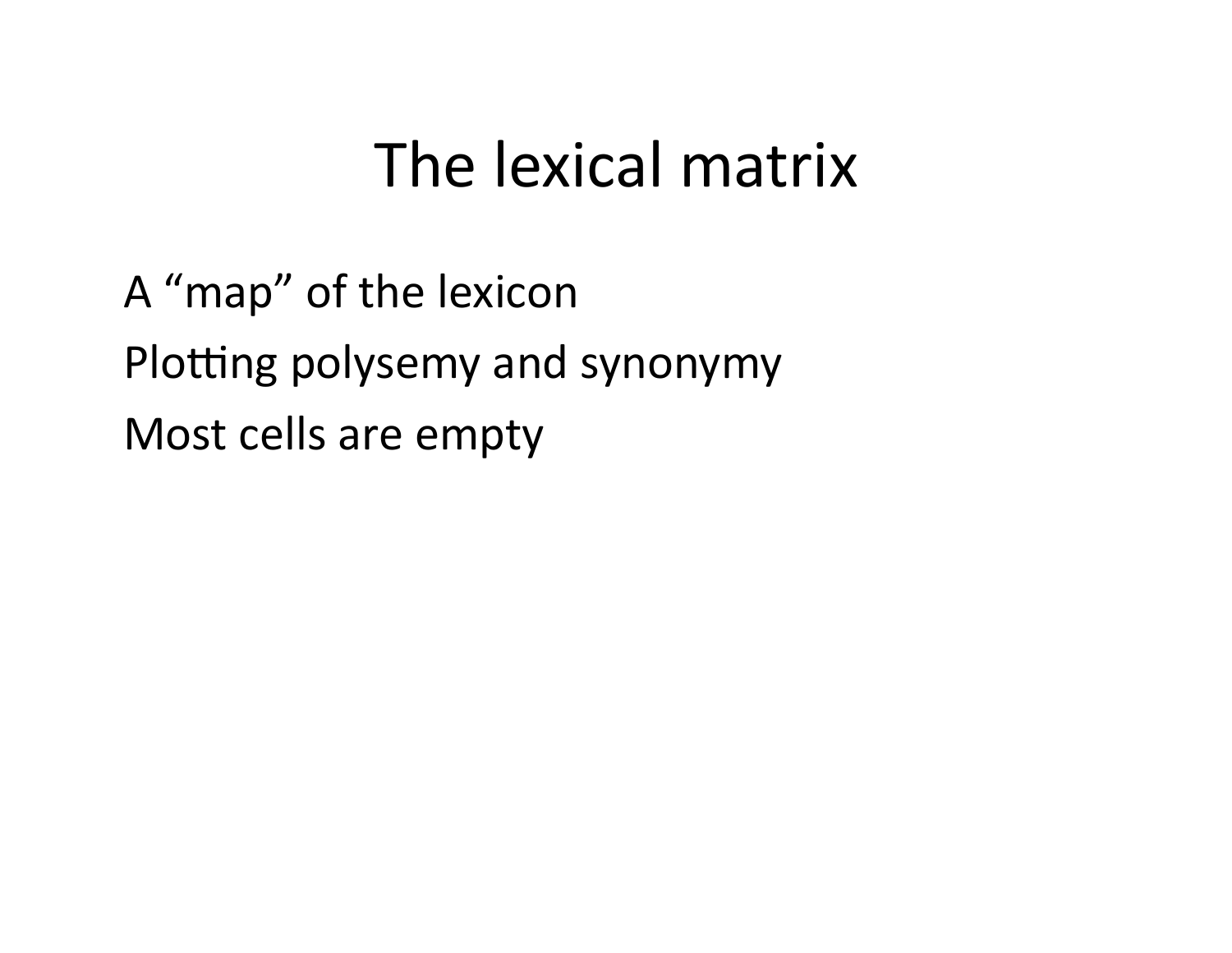| pitch | tar |           |       |         |      |
|-------|-----|-----------|-------|---------|------|
| pitch |     | frequency |       |         |      |
| pitch |     |           | throw |         | toss |
|       | tar |           |       | tarball |      |
|       |     |           |       |         |      |
|       |     |           |       |         |      |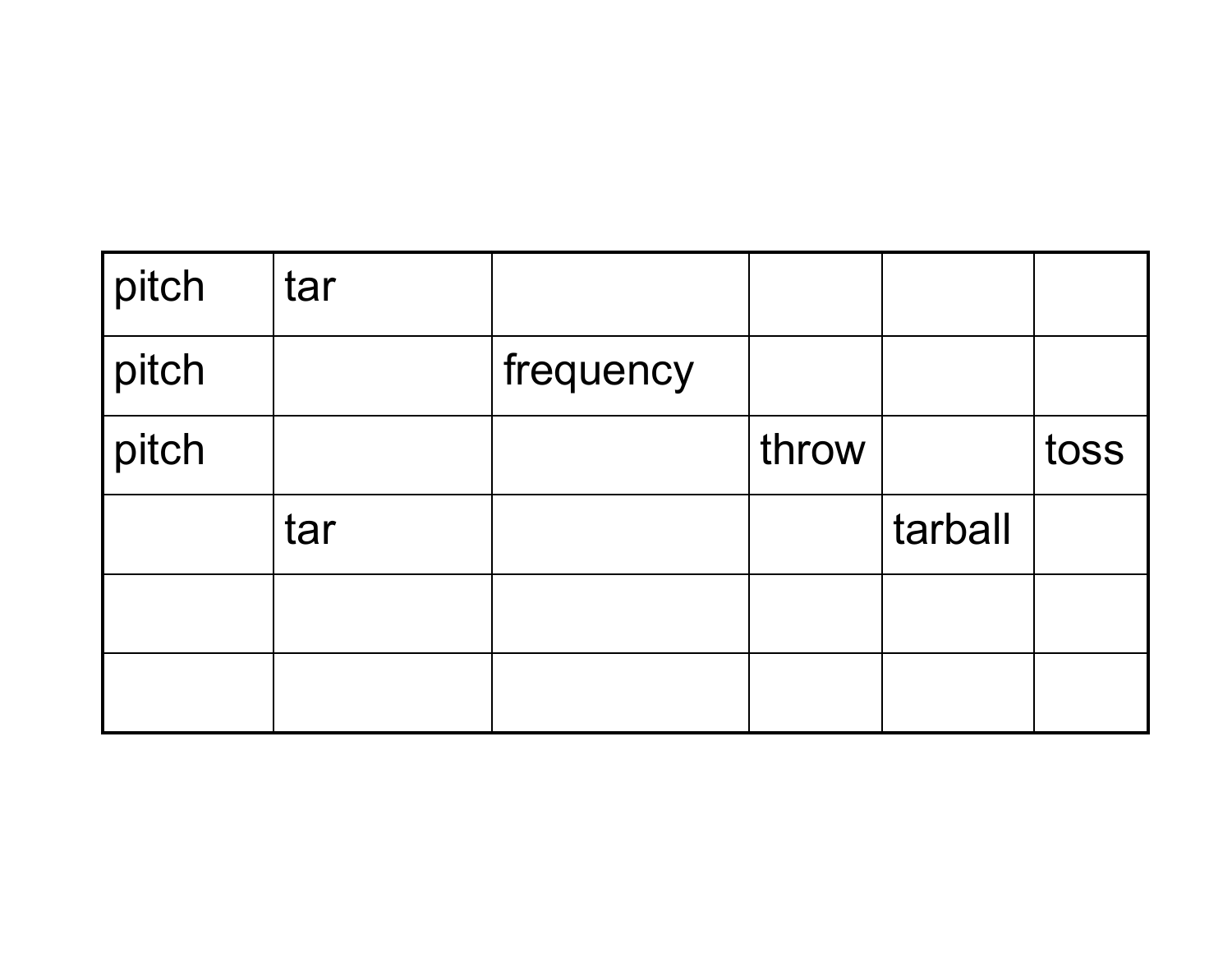# Synonymy, polysemy

perfect for poets: great power of expression (synonymy) and deliberate ambiguity or vagueness (polysemy)

Terrible for computers!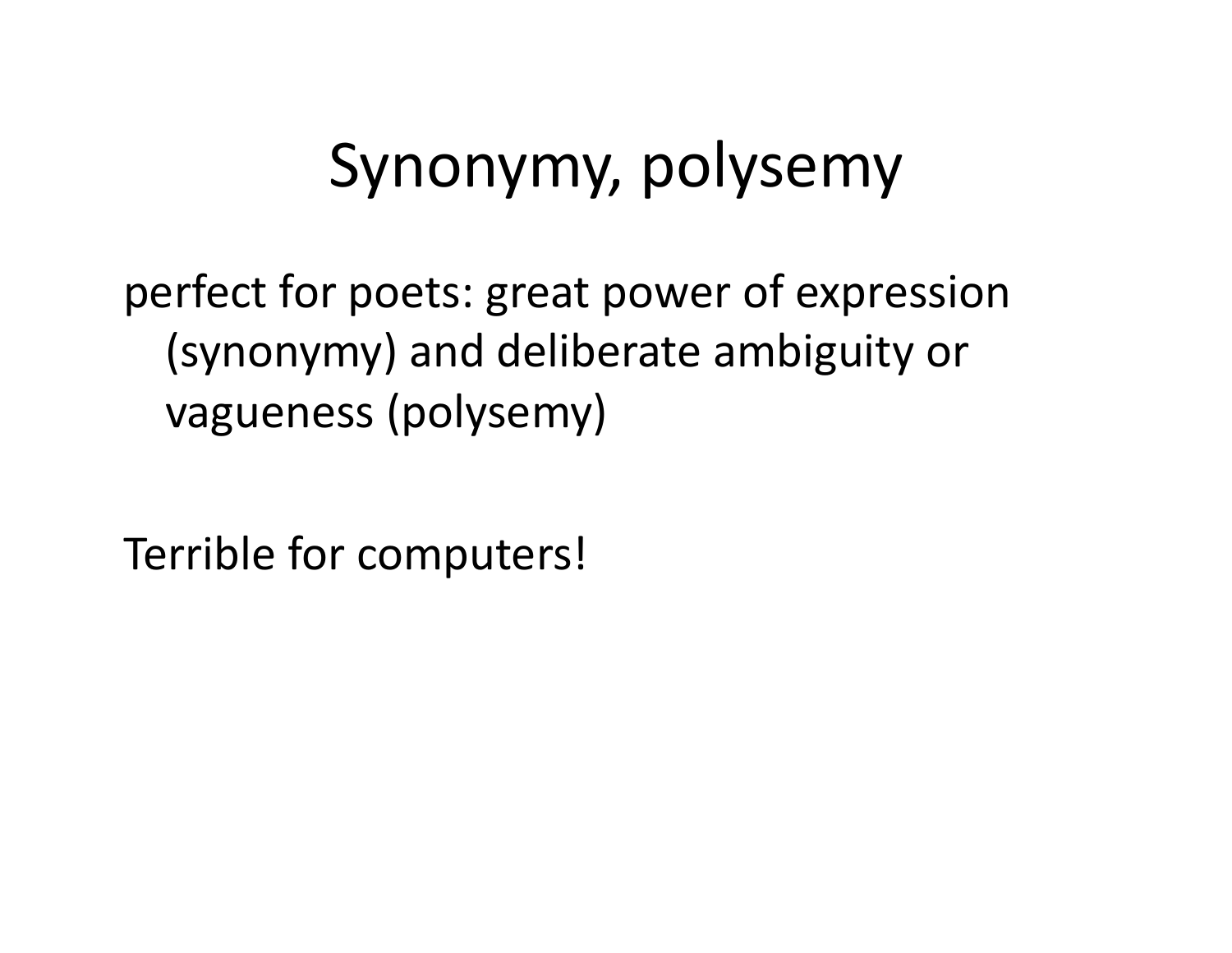# Zipf's Law

A power law:

- Frequency of a word is inversely proportional to its rank in a frequency table
- Most frequent word occurs twice as often as the second most frequent word
- Three times as often as the third most frequent word, etc.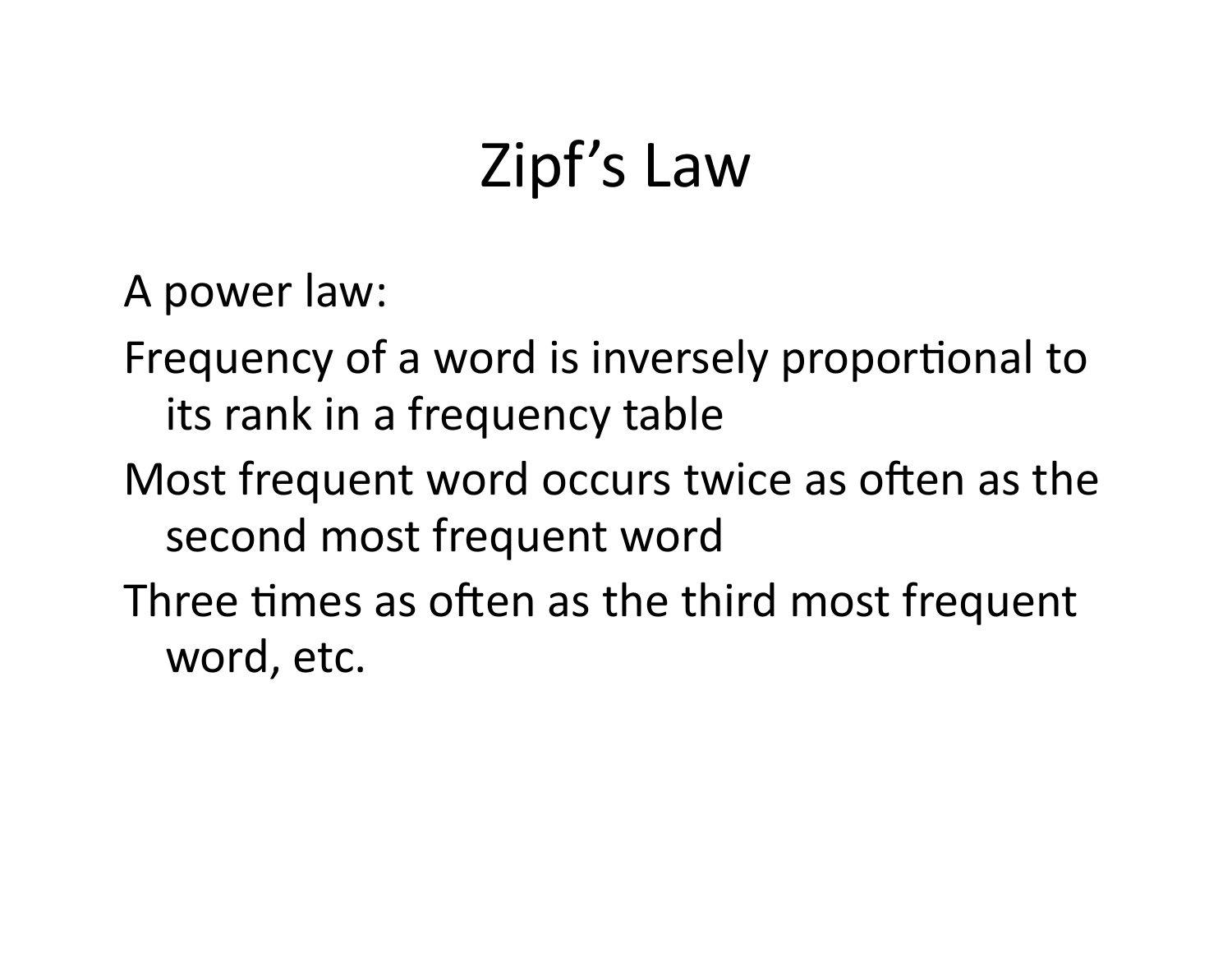#### This is not quite true...

#### **Frequency rank lists and frequencies**

|              |           |    | Brown Corpus (1 mio words) British National Corpus (100 mio) |
|--------------|-----------|----|--------------------------------------------------------------|
|              | the 69975 |    | the 6055159                                                  |
|              | be 39175  |    | be 654445 (all inflected forms)                              |
|              | of 36432  |    | of 3051609                                                   |
|              | and 28872 |    | and 2632194                                                  |
| $\mathsf{a}$ | 23073     | a  | 2168817                                                      |
| in           | 20870     | in | 1944328                                                      |

(Zipf's Law holds for the middle of the curve; there's a very long tail with many words that are used only once in a corpus)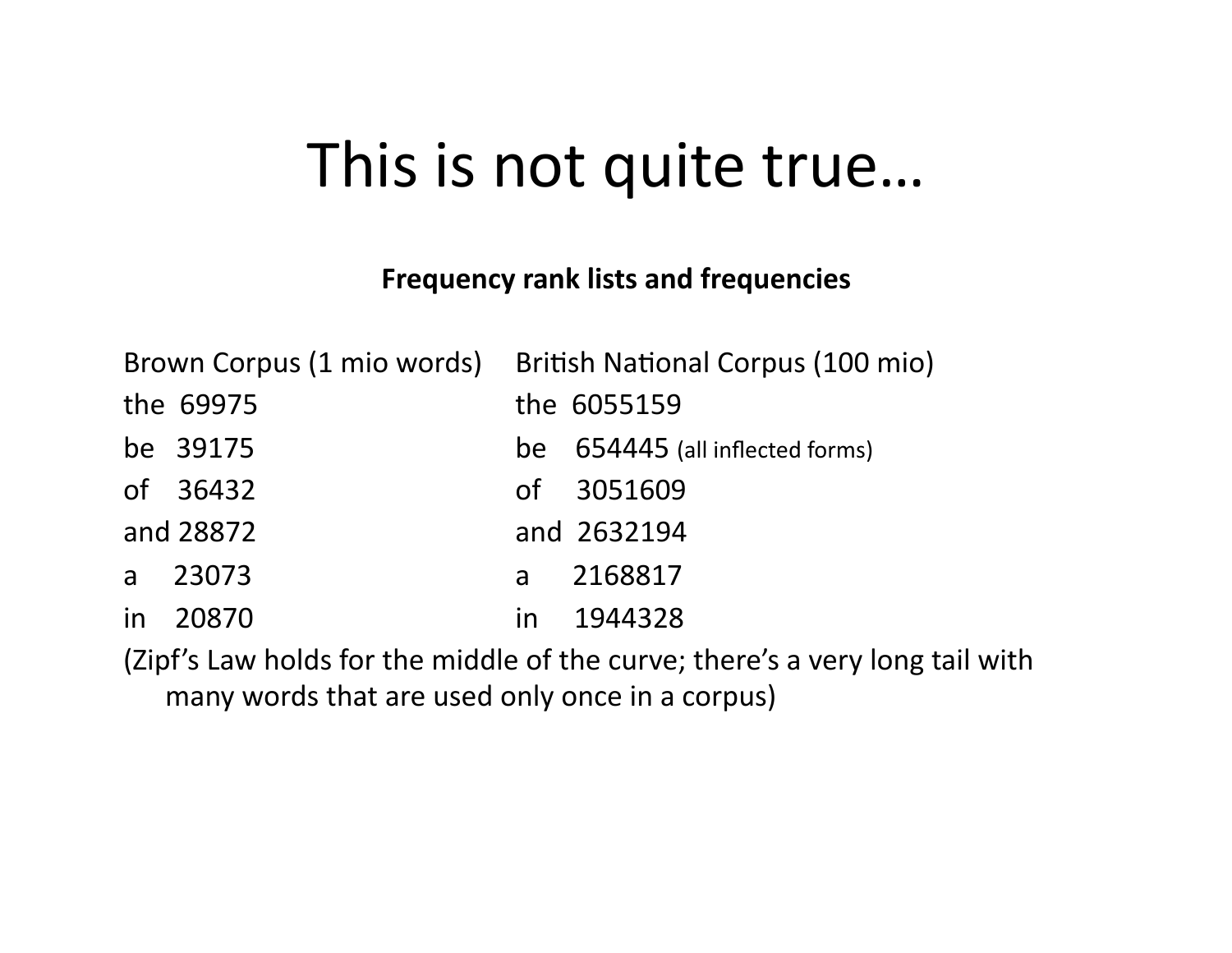# To make things worse...

The most frequent word forms are the most polysemous Frequency/sense distribution follows a power law (roughly)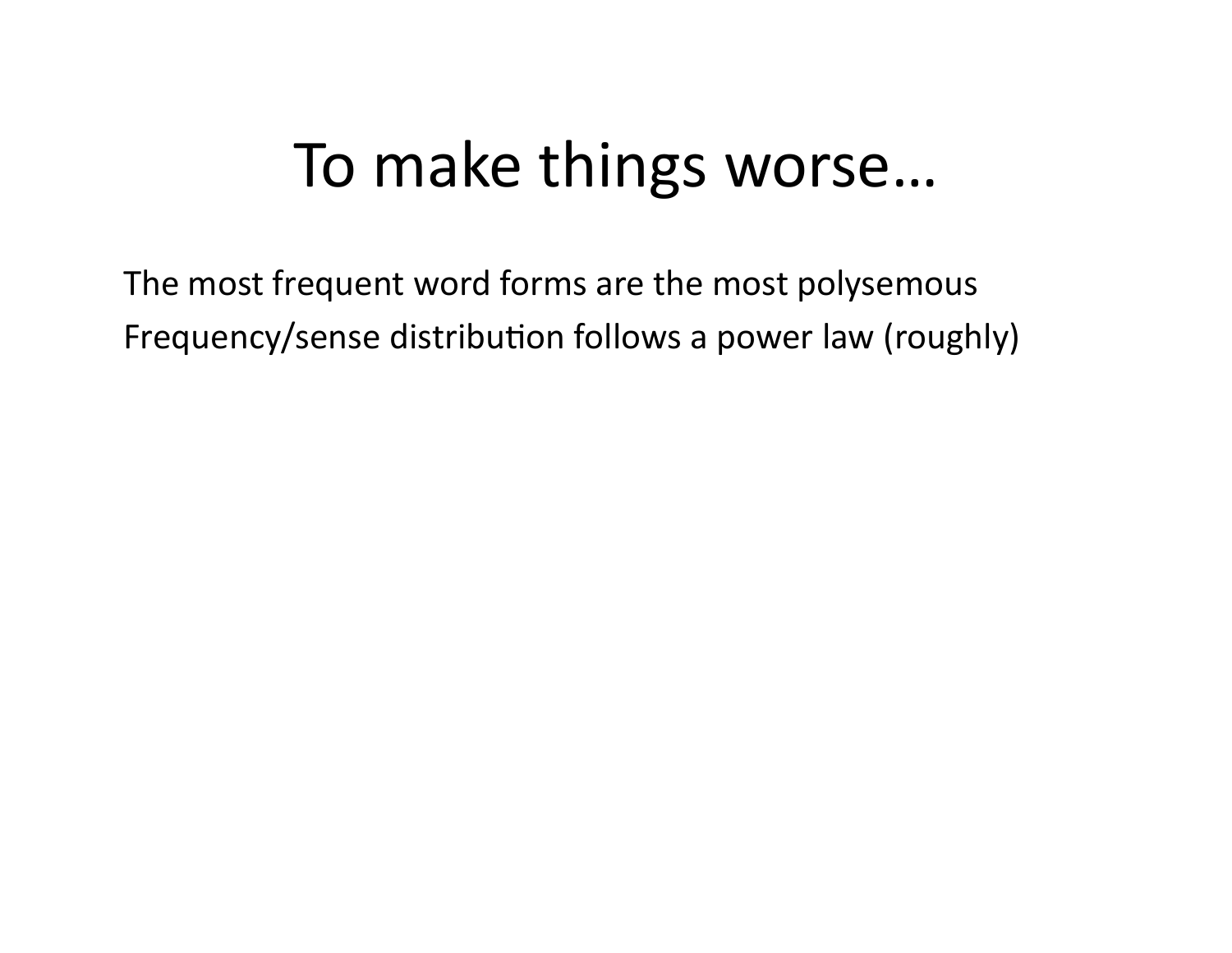# Interim'conclusions'

The lexicon (mapping of concepts to word)

- is not systematic (not  $1:1$ )
- is dynamic, but its development is uncontrolled and seemingly random
- is organic, not designed or artificially constructed'
- But serves human speakers perfectly!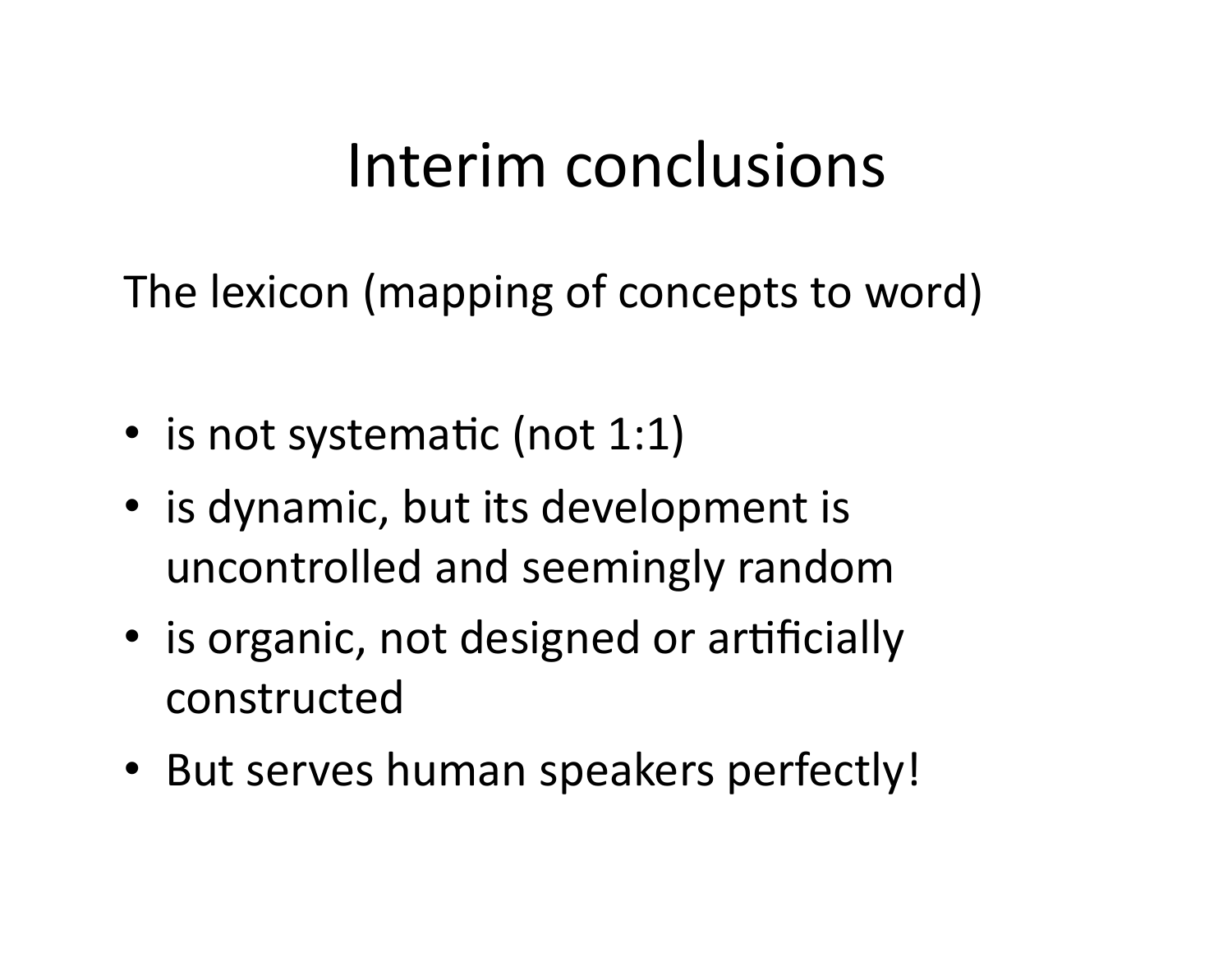# Questions

- How well does the lexicon reflect speakers' conceptual inventory?
- How can we discover the concepts behind the words?
- Is the conceptual inventory as messy as the lexicon?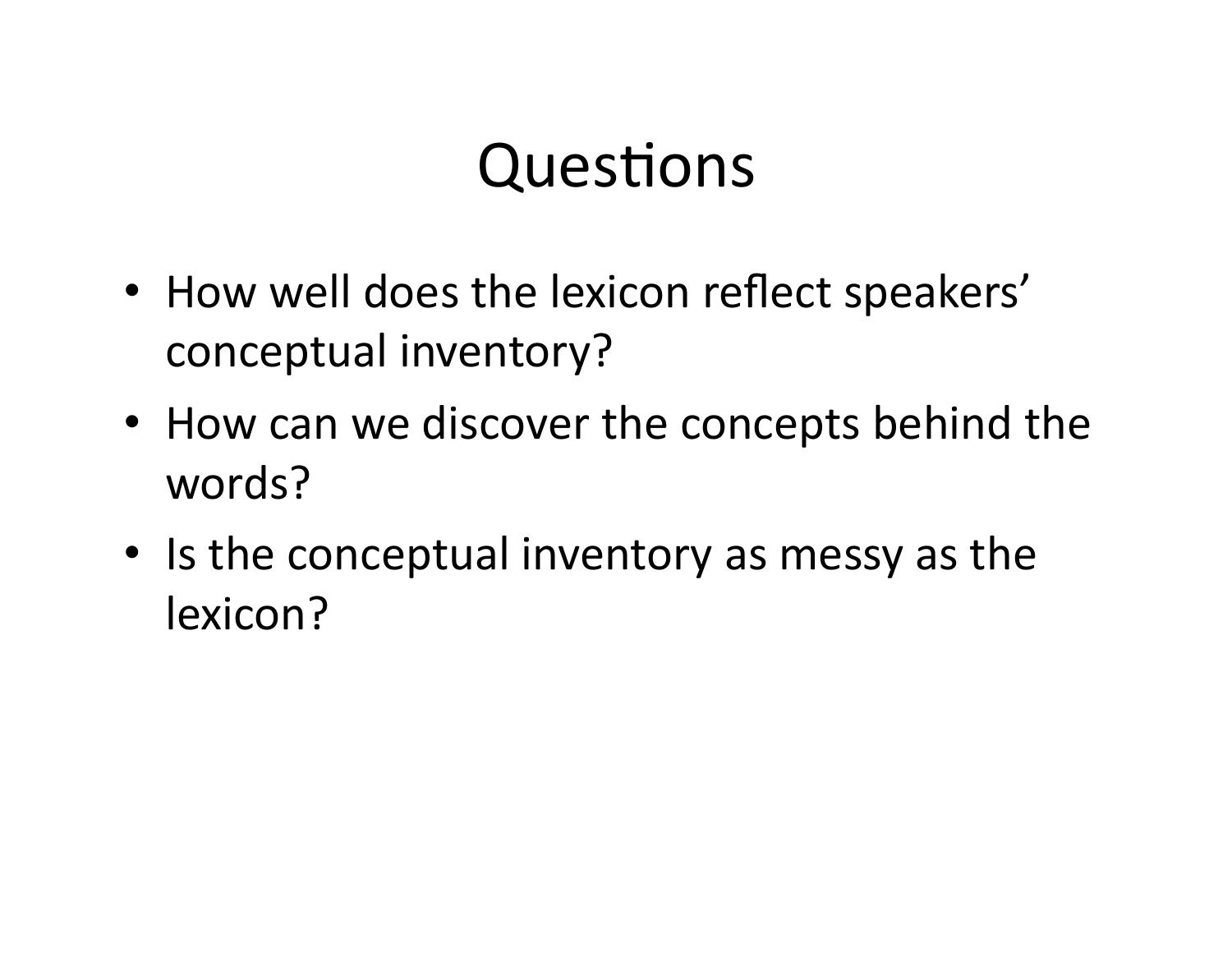# Lexicon and ontology

- Ontology is logical, systematic
- Formal, ontological perspective can "make" sense" of the lexicon
- Mapping of lexicon and ontology clearly reveals differences between the two
- More on this later...